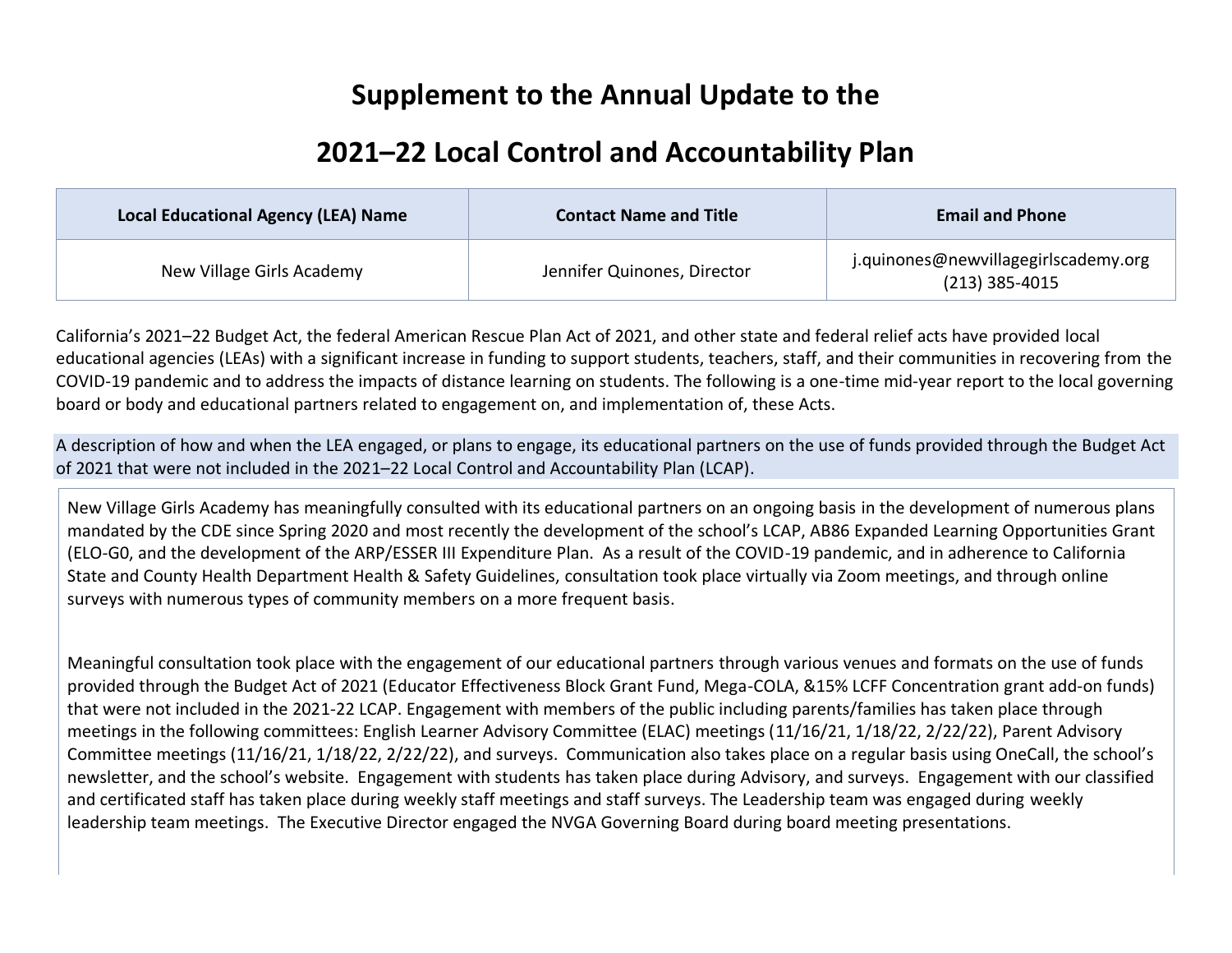New Village Girls Academy included the Expanded Learning Opportunities Grant (ELO-G) funds in its 2021-22 LCAP.

New Village Girls Academy will engage its educational partners during the months of February – March 2022 on the use of the following funds that were not included in the 2021-22 LCAP as part of the ongoing engagement process – also with the development of the school's 2022-23 LCAP:

- A-G Improvement Grant funds

New Village Girls Academy is not eligible to receive the following funds because it serves grades 7-12:

- Universal Prekindergarten Planning & Implementation Grant Program
- Expanded Learning Opportunities Plan (ELO-P) grant funds

The following plans were referenced in this prompt and provide further details on engagement of our educational partners and use of funds:

- ELO-G Plan: <https://newvillagegirlsacademy.org/wp-content/uploads/2022/01/NVGA-ELO-GRANT-PLAN.pdf> (page 1-4)
- Educator Effectiveness Plan: <https://newvillagegirlsacademy.org/wp-content/uploads/2022/01/NLAES-EEF.pdf> (pages 1-3)
- 2021-22 LCAP: <https://newvillagegirlsacademy.org/wp-content/uploads/2021/06/2019-22-NVGA-LCAP-REV-2.pdf> (pages 41-70)

A description of how the LEA used, or plans to use, the additional concentration grant add-on funding it received to increase the number of staff who provide direct services to students on school campuses with an enrollment of students who are low-income, English learners, and/or foster youth that is greater than 55 percent.

New Village Girls Academy is a direct-funded charter school serving grades 9-12. The additional 15% LCFF Concentration grant add-on funds were used to hire an Independent Study teacher to provide direct services for our Unduplicated Pupils that are participating in Independent Study.

A description of how and when the LEA engaged its educational partners on the use of one-time federal funds received that are intended to support recovery from the COVID-19 pandemic and the impacts of distance learning on pupils.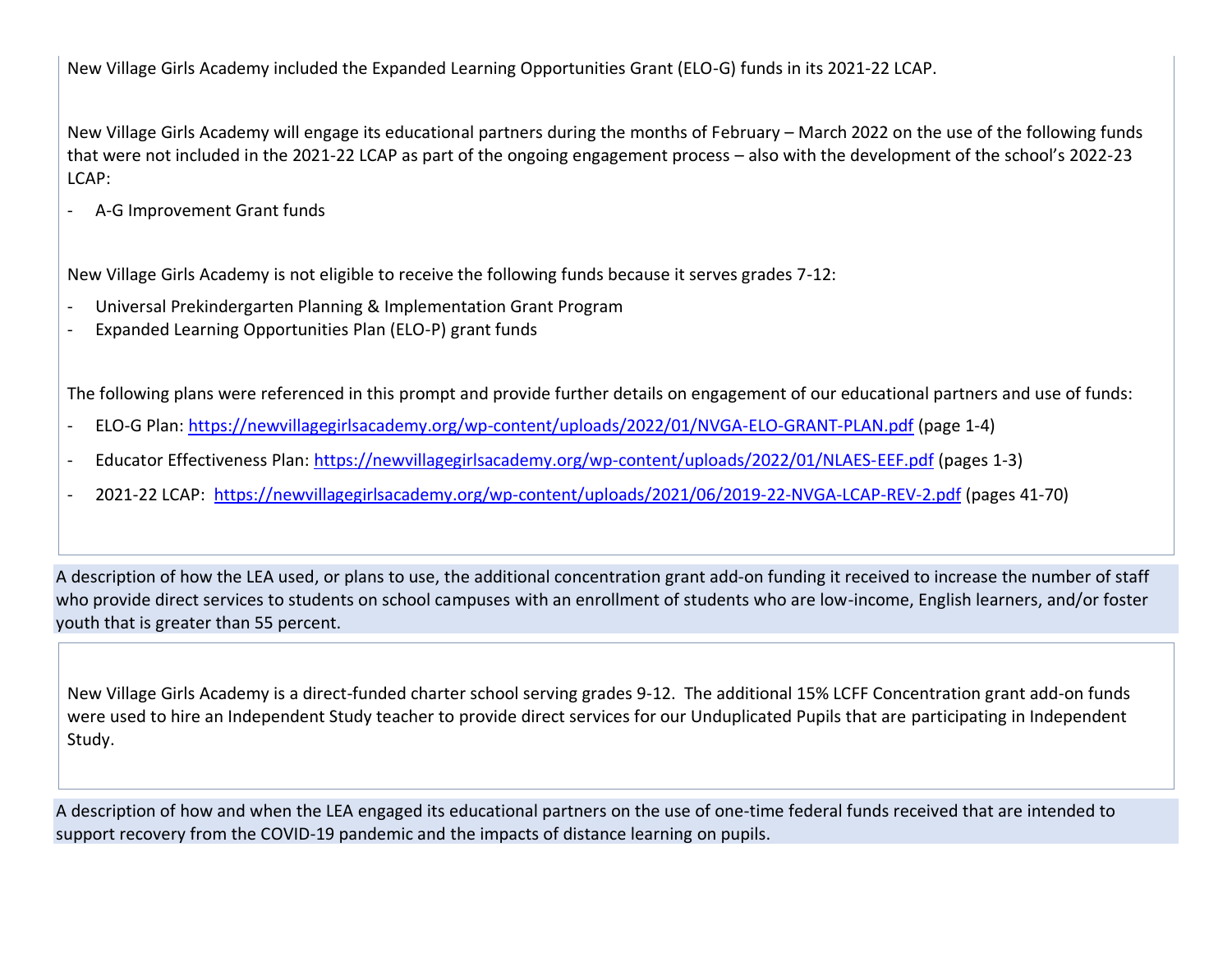Throughout the LCAP development process, New Village Girls Academy solicited input from its educational partners on a variety of programs and services provided to its students on the use of one-time federal funds (GEER, LLMF, CRRSA, ARP, ELO-G) received intended to support recovery from the COVID-19 pandemic and the impacts of distance learning on students. Due to limitations in LCFF funding, not all expressed needs can be addressed in the LCAP, however this feedback has been considered in the use of additional funds New Village Girls Academy has received.

Meaningful consultation took place with the engagement of our educational partners on the use of one-time federal funds received that are intended to support recovery form the COVID-19 pandemic and the impacts of distance learning on students has taken place in the 2021-22 school year as follows: English Learner Advisory Committee (ELAC) meetings (11/16/21, 1/18/22, 2/22/22), Parent Advisory Committee meetings (11/16/21, 1/18/22, 2/22/22), and surveys. Communication also takes place on a regular basis using OneCall, the school's newsletter, and the school's website. Engagement with students has taken place during Advisory, and surveys. Engagement with our classified and certificated staff has taken place during weekly staff meetings and staff surveys. The Leadership team was engaged during weekly leadership team meetings. The Executive Director engaged the NVGA Governing Board during board meeting presentations.

New Village Girls Academy has engaged its educational partners during the 2021-22 school year in the development of the ESSER III Expenditure Plan as detailed in the plan.

The following plans were referenced in this prompt and provide a description on the meaningful consultation with its educational partners:

- ELO-G Plan: <https://newvillagegirlsacademy.org/wp-content/uploads/2022/01/NVGA-ELO-GRANT-PLAN.pdf> (page 1-4)
- Learning Continuity & Attendance Plan:<https://newvillagegirlsacademy.org/wp-content/uploads/2020/10/NVGA-LCP-FINAL.pdf> (pages 1-25)
- 2021-22 LCAP: <https://newvillagegirlsacademy.org/wp-content/uploads/2021/06/2019-22-NVGA-LCAP-REV-2.pdf> (pages 41-70)
- ESSER III Expenditure Plan: <https://newvillagegirlsacademy.org/wp-content/uploads/2021/07/NVGA-ESSER-III-EP-FINAL.pdf> (pages 1-9)

A description of how the LEA is implementing the federal American Rescue Plan Act and federal Elementary and Secondary School Emergency Relief expenditure plan, and the successes and challenges experienced during implementation.

New Village Girls Academy's priority is the Health & Safety of its students, educators, and staff and to maintain continuity of services as required by the American Rescue Plan (ARP) Act of 2021 and adheres to the Safe Return to In-person Instruction & Continuity of Services Plan, which is updated every six months. The school strictly adheres to the COVID-19 Health & Safety Policy.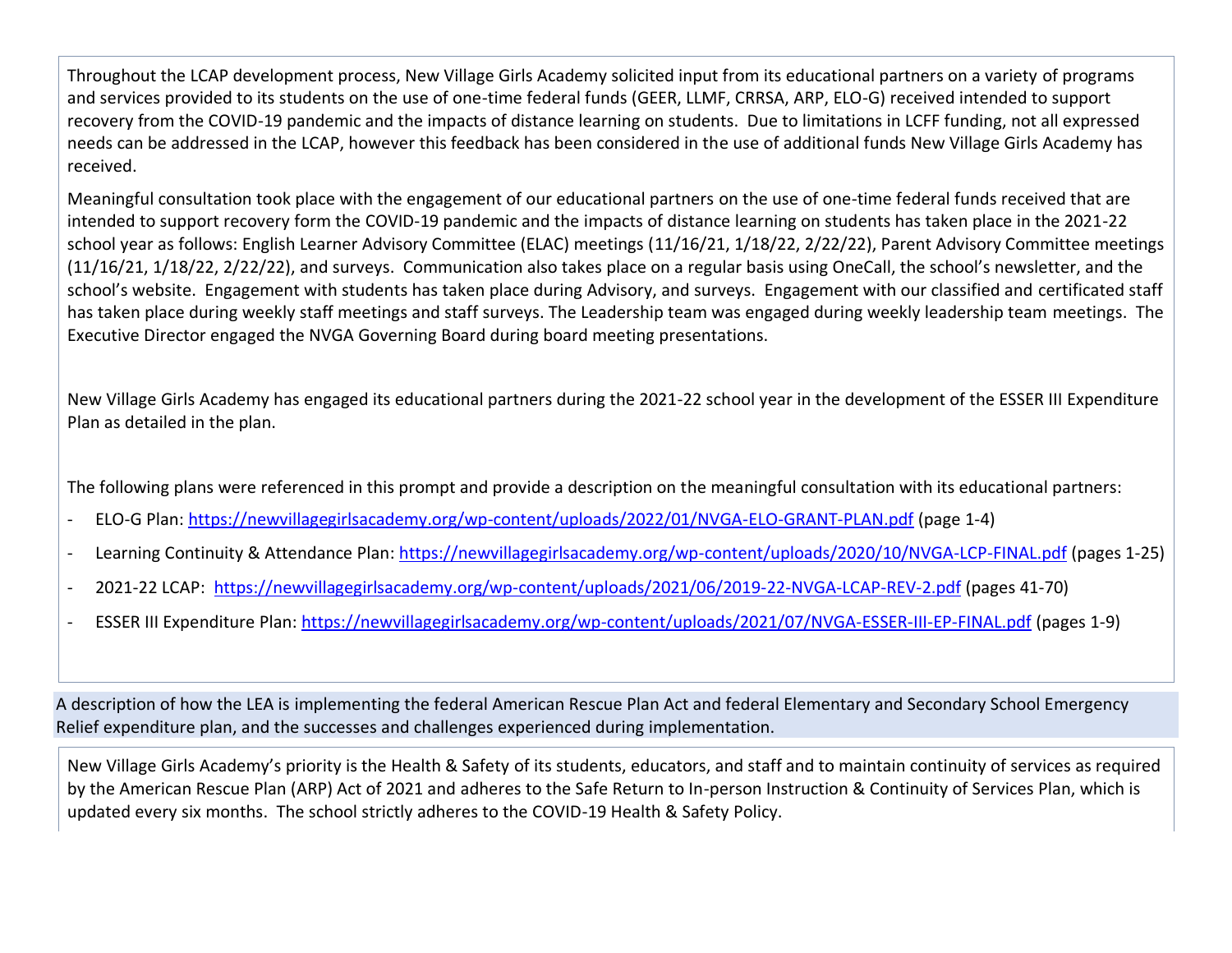However, New Village Girls Academy, will not be implementing the ESSER III Expenditure Plan nor utilize ESSER III/ARP funds in the 2021-22 school year. Therefore, we have not experienced, nor can we identify any challenges or successes.

The following is the link to the ESSER III Expenditure Plan that outlines the engagement of our educational partners and provides details on the actions/programs that will be funded with ESSER III Funds in the future and is referenced in this prompt:

- ESSER III Expenditure Plan:<https://newvillagegirlsacademy.org/wp-content/uploads/2021/07/NVGA-ESSER-III-EP-FINAL.pdf> (pages 1-9)

A description of how the LEA is using its fiscal resources received for the 2021–22 school year in a manner that is consistent with the applicable plans and is aligned with the LEA's 2021–22 LCAP and Annual Update.

New Village Girls Academy considers its LCAP as the school's overall comprehensive planning document that includes LCAP Goals, actions and measurable outcomes that align to the 8 State Priorities, schoolwide initiatives, MTSS, WASC Action Plan, and serves as the School Plan for Student Achievement (SPSA) focusing on the academic, social-emotional, behavioral, and mental health needs of our students.

As such, New Village Girls Academy used its fiscal resources to implement the requirements of the Safe Return to In-Person Instruction and Continuity Plan. The implementation of these additional funds received in the 2021-22 school year are aligned to its LCAP Goal #2: Develop & implement a comprehensive assessment management system that includes the collection, disaggregation, analysis, application, and reporting of multiple forms of data including student achievement and wellness data, in order to identify learning gaps in 'real-time.' Utilize data to implement a Multi-Tiered System of Supports (MTSS) to identify and provide all students with access to academic, social-emotional, and/or behavioral supports that support the school's 3 Pillars: increase student academic outcomes, in preparation for college, career, and wellness.

The implementation of the additional funds received in the 2021-22 school year are aligned to the LCAP and the school's MTSS approach to support its students. New Village Girls Academy's ESSER III Expenditure Plan is a multi-year comprehensive plan. However, ESSER III funds will not be utilized and/or implemented in the 2021-22 school year.

Alignment of these funds can be found in the following plans:

2021-22 LCAP: <https://newvillagegirlsacademy.org/wp-content/uploads/2021/06/2019-22-NVGA-LCAP-REV-2.pdf> (pages 41-70) ESSER III Expenditure Plan:<https://newvillagegirlsacademy.org/wp-content/uploads/2021/07/NVGA-ESSER-III-EP-FINAL.pdf> (pages 1-9)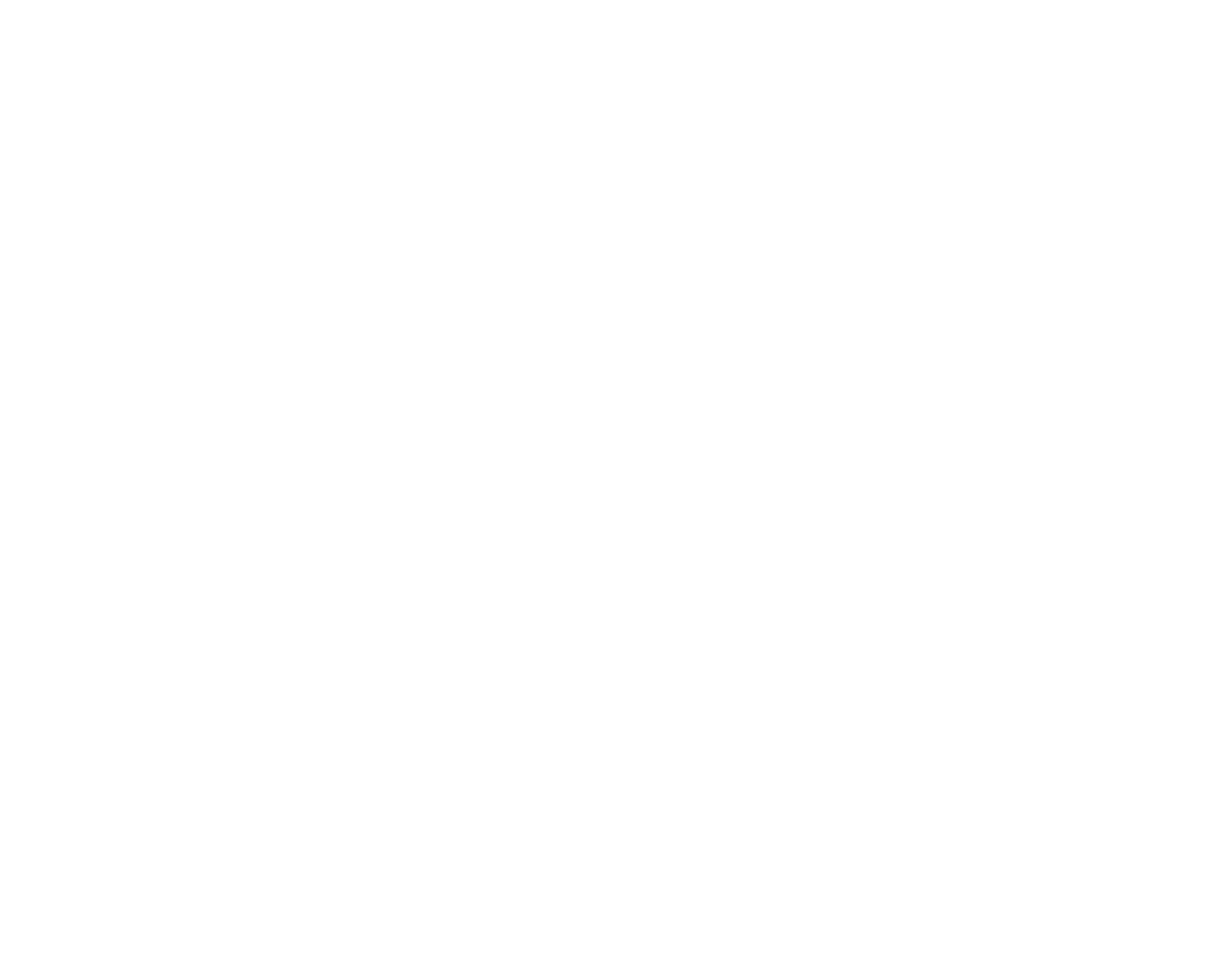#### **Instructions for the Supplement to the Annual Update for the 2021–22 Local Control and Accountability Plan Year**

*For additional questions or technical assistance related to the completion of the Supplement to the Annual Update to the 2021–22 Local Control and Accountability Plan (LCAP), please contact the local county office of education (COE), or the California Department of Education's (CDE's) Local Agency Systems Support Office, by phone at 916-319-0809 or by email at [lcff@cde.ca.gov.](mailto:lcff@cde.ca.gov)*

#### **Introduction**

California's 2021–22 Budget Act, the federal American Rescue Plan Act of 2021, and other state and federal relief acts have provided local educational agencies (LEAs) with a significant increase in funding to support students, teachers, staff, and their communities in recovering from the COVID-19 pandemic and to address the impacts of distance learning on students. Section 124(e) of Assembly Bill 130 requires LEAs to present an update on the Annual Update to the 2021–22 LCAP and Budget Overview for Parents on or before February 28, 2022, at a regularly scheduled meeting of the governing board or body of the LEA. At this meeting, the LEA must include all of the following:

- The Supplement to the Annual Update for the 2021–22 LCAP (2021–22 Supplement);
- All available mid-year outcome data related to metrics identified in the 2021–22 LCAP; and
- Mid-year expenditure and implementation data on all actions identified in the 2021–22 LCAP.

When reporting available mid-year outcome, expenditure, and implementation data, LEAs have flexibility to provide this information as best suits the local context, provided that it is succinct and contains a level of detail that is meaningful and accessible for the LEA's educational partners.

The 2021–22 Supplement is considered part of the 2022–23 LCAP for the purposes of adoption, review, and approval, and must be included with the LCAP as follows:

- The 2022–23 Budget Overview for Parents
- The 2021–22 Supplement
- The 2022–23 LCAP
- The Action Tables for the 2022–23 LCAP
- The Instructions for the LCAP Template

As such, the 2021–22 Supplement will be submitted for review and approval as part of the LEA's 2022–23 LCAP.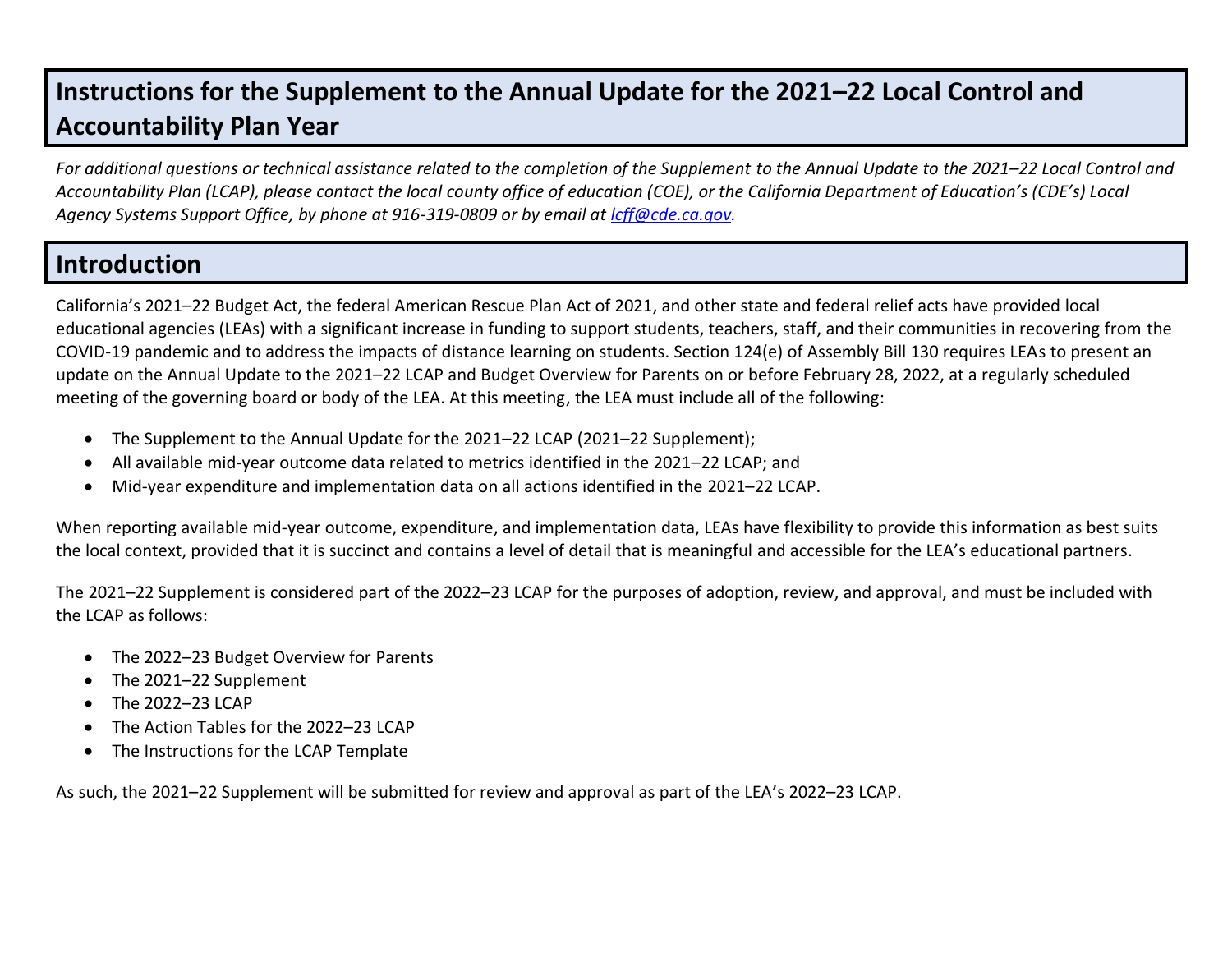#### **Instructions**

Respond to the following prompts, as required. In responding to these prompts, LEAs must, to the greatest extent practicable, provide succinct responses that contain a level of detail that will be meaningful and accessible for the LEA's educational partners and the broader public and must, to the greatest extent practicable, use language that is understandable and accessible to parents.

In responding to these prompts, the LEA has flexibility to reference information provided in other planning documents. An LEA that chooses to reference information provided in other planning documents must identify the plan(s) being referenced, where the plan(s) are located (such as a link to a web page), and where in the plan the information being referenced may be found.

**Prompt 1:** "*A description of how and when the LEA engaged, or plans to engage, its* educational partners *on the use of funds provided through the Budget Act of 2021 that were not included in the 2021–22 Local Control and Accountability Plan (LCAP).*"

In general, LEAs have flexibility in deciding what funds are included in the LCAP and to what extent those funds are included. If the LEA received funding through the Budget Act of 2021 that it would have typically included within its LCAP, identify the funds provided in the Budget Act of 2021 that were not included in the LCAP and provide a description of how the LEA has engaged its educational partners on the use of funds. If an LEA included the applicable funds in its adopted 2021–22 LCAP, provide this explanation.

**Prompt 2:** "*A description of how LEA used, or plans to use, the concentration grant add-on funding it received to increase the number of staff who provide direct services to students on school campuses with an enrollment of students who are low-income, English learners, and/or foster youth that is greater than 55 percent.*"

If LEA does not receive a concentration grant or the concentration grant add-on, provide this explanation.

Describe how the LEA is using, or plans to use, the concentration grant add-on funds received consistent with California *Education Code* Section 42238.02, as amended, to increase the number of certificated staff, classified staff, or both, including custodial staff, who provide direct services to students on school campuses with greater than 55 percent unduplicated pupil enrollment, as compared to schools with an enrollment of unduplicated students that is equal to or less than 55 percent.

In the event that the additional concentration grant add-on is not sufficient to increase the number of staff providing direct services to students at a school with an enrollment of unduplicated students that is greater than 55 percent, describe how the LEA is using the funds to retain staff providing direct services to students at a school with an enrollment of unduplicated students that is greater than 55 percent.

**Prompt 3:** "*A description of how and when the LEA engaged its educational partners on the use of one-time federal funds received that are intended to support recovery from the COVID-19 pandemic and the impacts of distance learning on pupils.*"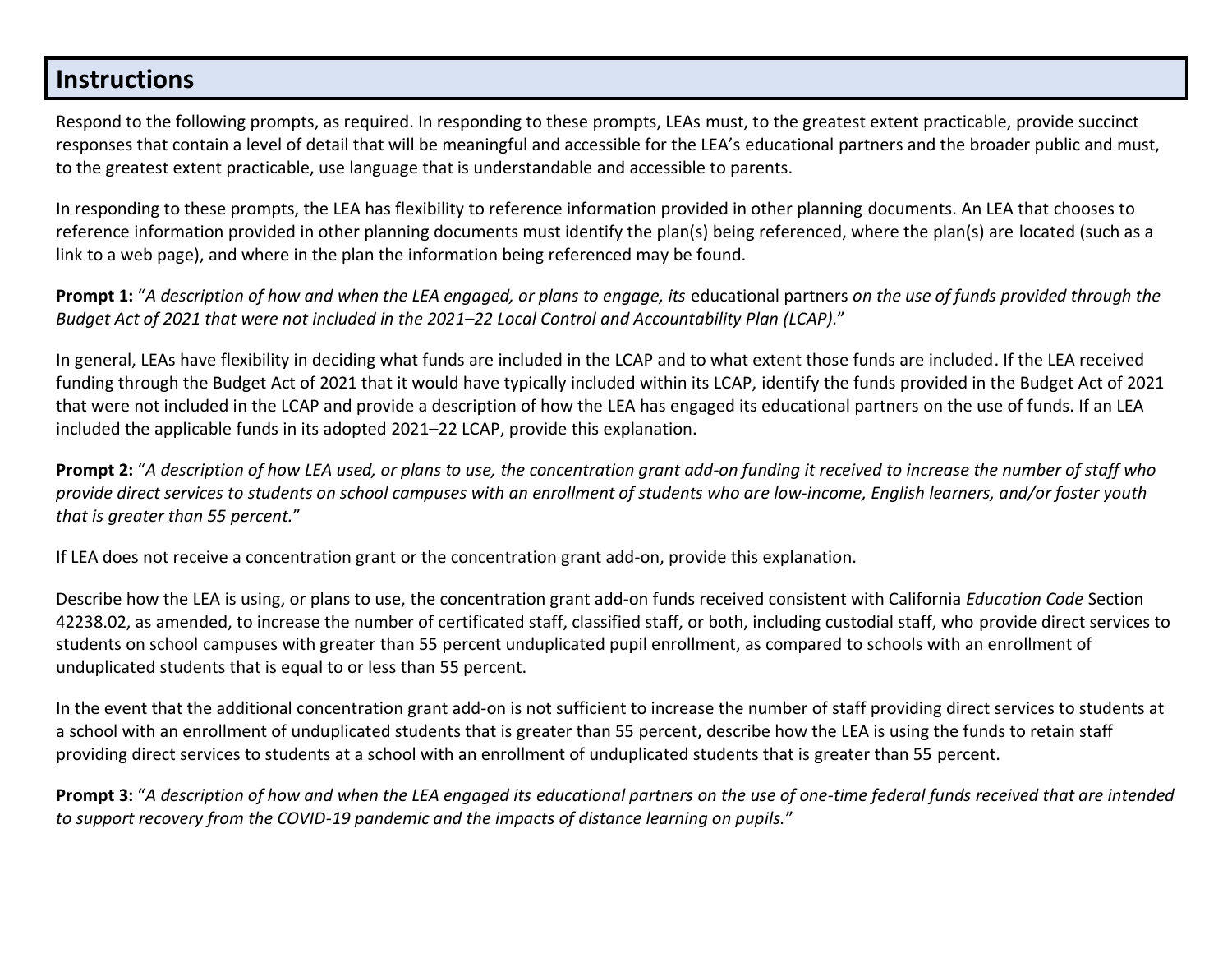If the LEA did not receive one-time federal funding to support recovery from the COVID-19 pandemic and the impacts of distance learning on students, provide this explanation.

Describe how and when the LEA engaged its educational partners on the use of one-time federal funds it received that are intended to support recovery from the COVID-19 pandemic and the impacts of distance learning on students. See the COVID-19 Relief Funding Summary Sheet web page [\(https://www.cde.ca.gov/fg/cr/relieffunds.asp\)](https://www.cde.ca.gov/fg/cr/relieffunds.asp)for a listing of COVID-19 relief funding and the Federal Stimulus Funding web page [\(https://www.cde.ca.gov/fg/cr/\)](https://www.cde.ca.gov/fg/cr/) for additional information on these funds. The LEA is not required to describe engagement that has taken place related to state funds.

**Prompt 4:** "A description of how the LEA is implementing the federal American Rescue Plan Act and federal Elementary and Secondary School Emergency Relief expenditure plan, and the successes and challenges experienced during implementation."

If an LEA does not receive ESSER III funding, provide this explanation.

Describe the LEA's implementation of its efforts to maintain the health and safety of students, educators, and other staff and ensure the continuity of services, as required by the federal American Rescue Plan Act of 2021, and its implementation of the federal Elementary and Secondary School Emergency Relief (ESSER) expenditure plan to date, including successes and challenges.

**Prompt 5:** "A description of how the LEA is using its fiscal resources received for the 2021–22 school year in a manner that is consistent with the applicable plans and is aligned with the LEA's 2021–22 LCAP and Annual Update."

Summarize how the LEA is using its fiscal resources received for the 2021–22 school year to implement the requirements of applicable plans in a manner that is aligned with the LEA's 2021–22 LCAP. For purposes of responding to this prompt, "applicable plans" include the Safe Return to In-Person Instruction and Continuity of Services Plan and the ESSER III Expenditure Plan.

California Department of Education November 2021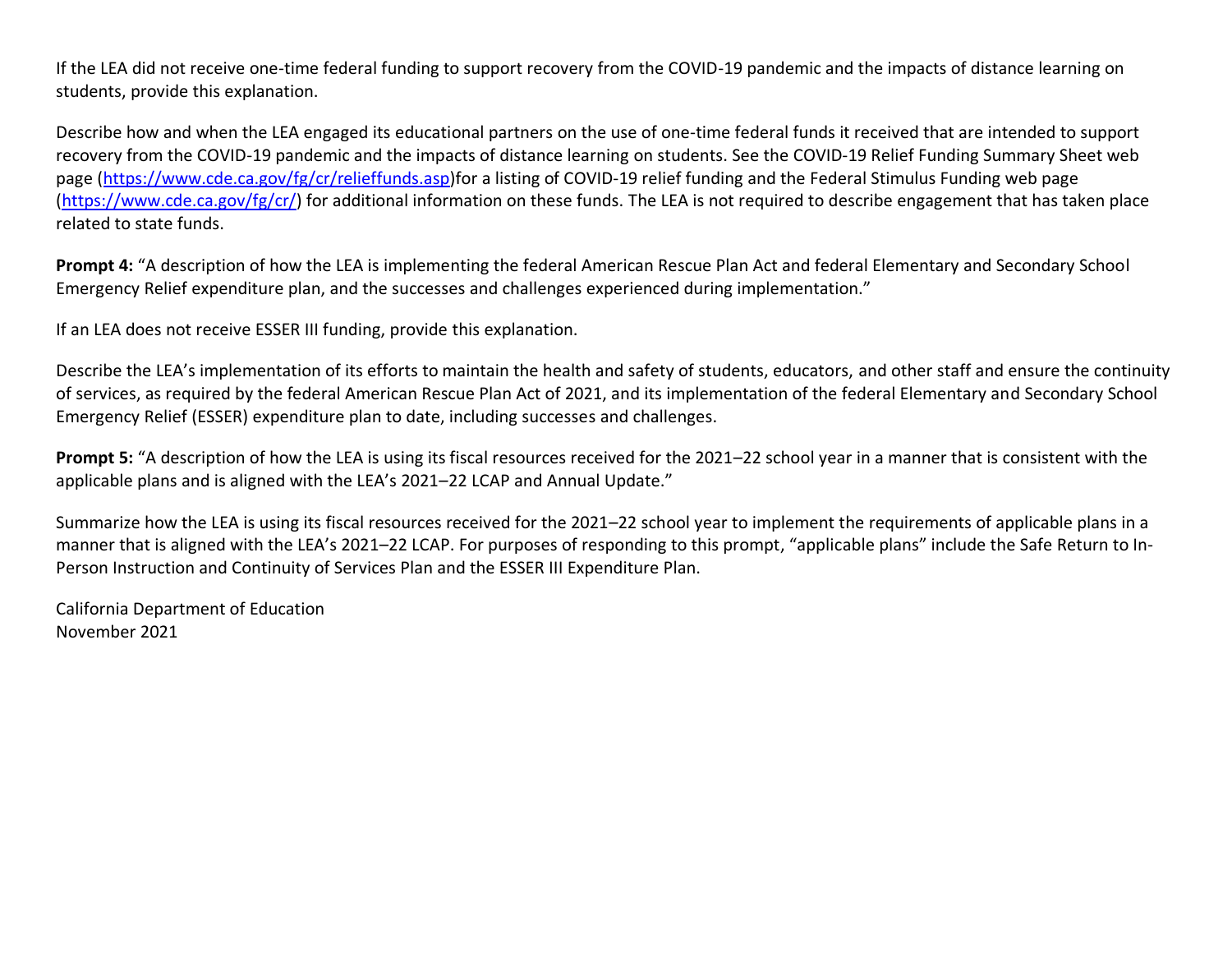## **Monitoring Resource for the Annual Update for the 2021-22 LCAP**

Please note: This template is intended for internal monitoring purposes only. The 2021-22 Annual Update template and instructions should be consulted when completing required documents.

| Local Educational Agency (LEA) Name | <b>Contact Name and Title</b> | <b>Email and Phone</b>                                 |
|-------------------------------------|-------------------------------|--------------------------------------------------------|
| New Village Girls Academy           | Jennifer Quinones, Director   | j.quinones@newvillagegirlscademy.org<br>(213) 385-4015 |
|                                     |                               |                                                        |

## **Goals and Actions**

## **Goal**

| Goal # | Description                                                                                                                                                                                                                                                                                                                                                                                                                                                                                                                                                                         |
|--------|-------------------------------------------------------------------------------------------------------------------------------------------------------------------------------------------------------------------------------------------------------------------------------------------------------------------------------------------------------------------------------------------------------------------------------------------------------------------------------------------------------------------------------------------------------------------------------------|
|        | Continue to strengthen the implementation of mastery-based competency system through<br>Project-based Learning; the quality of delivery of instruction through the use of various types of<br>evidence-based pedagogical strategies (i.e. Differentiation, inquiry based), and Literacy skills<br>development, to address the diverse learning needs of all learners; and ensure alignment of the content $\mid$<br>standards that support 21st Century Skills Frameworks: Critical thinking, (Oral & Written)<br>Communication, Collaboration, and Agency. (Aligns WASC AP #1 & 2) |

#### **Measuring and Reporting Results**

| <b>Metric</b>                                                                                  | <b>Baseline</b> | Mid-year Update as of<br>12/31/21 | End of Year<br>Complete in the Spring | Desired Outcome for<br>$2023 - 24$ |
|------------------------------------------------------------------------------------------------|-----------------|-----------------------------------|---------------------------------------|------------------------------------|
| % of students with<br>access to<br>Standards-aligned<br>materials                              | 100%            | 100%                              |                                       | 100%                               |
| % of students including<br>Unduplicated Pupils,<br>and Students with<br>Disabilities (SWD) who | 100%            | 100%                              |                                       | 100%                               |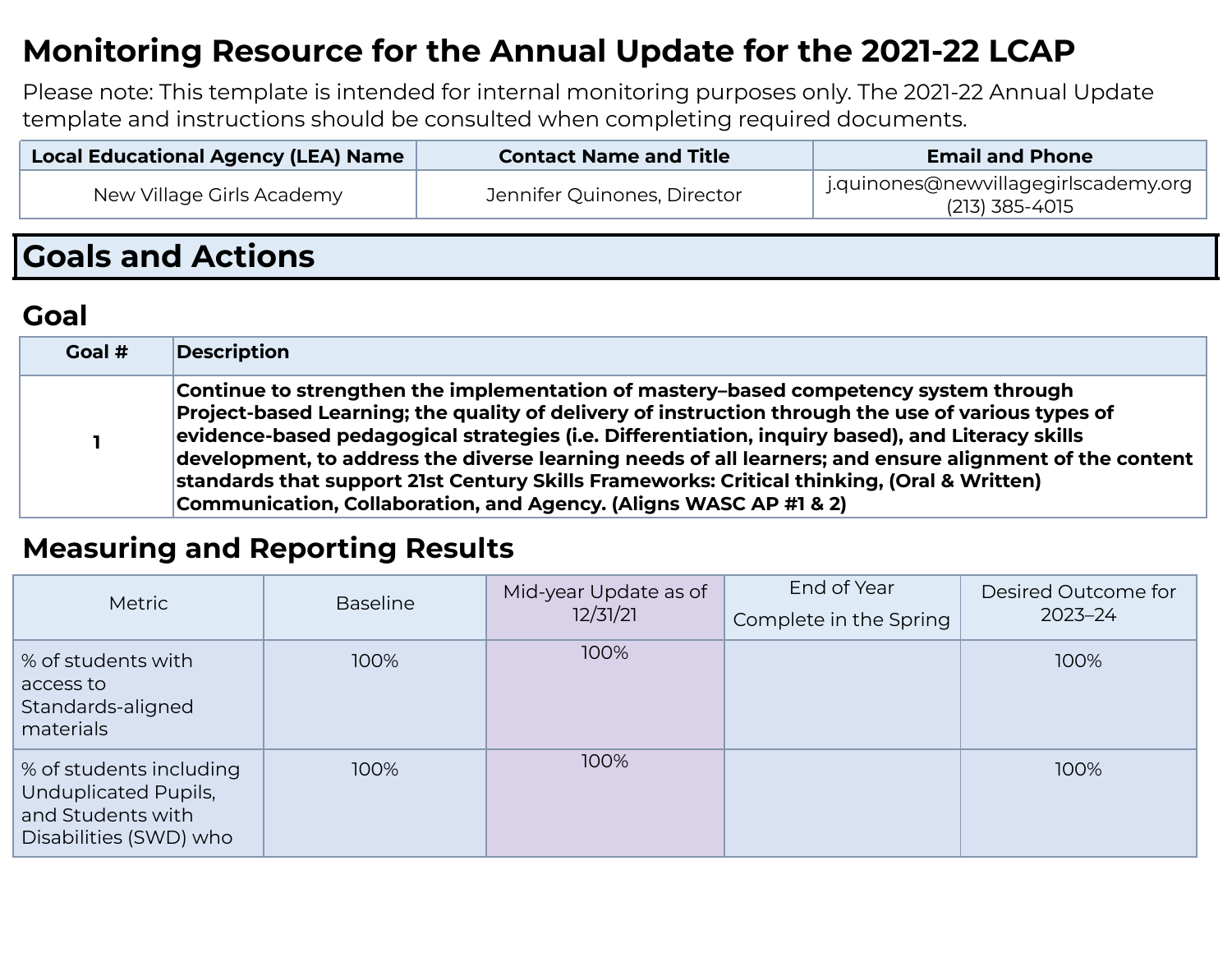| have access to Broad<br>Course of Study                                                                               |                                                                                                                                                                                                                                                                                                                                                          |                    |                                                                                                                                                                                                                                                                                                                                                                         |
|-----------------------------------------------------------------------------------------------------------------------|----------------------------------------------------------------------------------------------------------------------------------------------------------------------------------------------------------------------------------------------------------------------------------------------------------------------------------------------------------|--------------------|-------------------------------------------------------------------------------------------------------------------------------------------------------------------------------------------------------------------------------------------------------------------------------------------------------------------------------------------------------------------------|
| Implementation of the<br>Academic Content<br>Standards: as measured<br>by CDE's Priority 2 Local<br>Indicator rubric. | <b>OPTION 2: CDE REFLECTION</b><br>TOOL: ACAD. STANDARDS<br>2020-21<br><b>ELA</b><br>3<br><b>ELD</b><br>$\boldsymbol{4}$<br>MATH<br>3<br><b>NGSS</b><br>3<br><b>HISTORY</b><br>3<br><b>CTE</b><br>$\boldsymbol{4}$<br><b>HEALTH</b><br>$\overline{\mathbf{4}}$<br><b>PHYSICAL ED.</b><br>$\boldsymbol{4}$<br><b>VAPA</b><br>3<br><b>WORLD LANG.</b><br>3 | Outcome is Unknown | <b>OPTION 2: CDE REFLECTION</b><br><b>TOOL: ACAD. STANDARDS</b><br>2023-24<br>ELA<br>4<br><b>ELD</b><br>$\boldsymbol{4}$<br>MATH<br>$\overline{4}$<br><b>NGSS</b><br>3<br><b>HISTORY</b><br>3<br><b>CTE</b><br>$\boldsymbol{4}$<br><b>HEALTH</b><br>$\overline{4}$<br><b>PHYSICAL ED.</b><br>$\overline{4}$<br><b>VAPA</b><br>3<br><b>WORLD LANG.</b><br>$\overline{4}$ |
| % of Teachers<br>appropriately<br>credentialed & assigned                                                             | *67%                                                                                                                                                                                                                                                                                                                                                     | 50%                | 100%                                                                                                                                                                                                                                                                                                                                                                    |
| Gr 9 PFT: % students<br>meeting all 6 HFZ                                                                             | **Not administered                                                                                                                                                                                                                                                                                                                                       | Outcome is Unknown | 30%                                                                                                                                                                                                                                                                                                                                                                     |

## **Actions**

| Action<br># | Title                                | Description                                                                                                                                                                                                                                                                                                                                                                                                                                                                         | Mid-year Update as of 12/31/21                                                                                                                                                                       | <b>Total Funds</b><br><b>Budgeted</b> | Mid-year<br><b>Expenditures</b><br>as of 12/31/21 |
|-------------|--------------------------------------|-------------------------------------------------------------------------------------------------------------------------------------------------------------------------------------------------------------------------------------------------------------------------------------------------------------------------------------------------------------------------------------------------------------------------------------------------------------------------------------|------------------------------------------------------------------------------------------------------------------------------------------------------------------------------------------------------|---------------------------------------|---------------------------------------------------|
|             | <b>ADMIN &amp;</b><br><b>PROGRAM</b> | New Village Girls Academy (NVGA)<br><b>EDUCATORS THAT</b> will employ an Executive Director<br><b>SUPPORT THE ED</b> and a total of 9 appropriately<br>credentialed and assigned<br>classroom teachers for students in<br>grades 9-12, to provide instruction in credentials; and 1 with intern<br>all core subject areas: ELA, Math,<br>Science, Social Studies and Physical<br>Education as part of the school's<br>base program. NVGA will provide its add-on funds: Independent | New Village Girls Academy<br>employs a Principal and 10<br>teachers, of which 5 are<br>appropriately credentialed and<br>assigned; 4 with Preliminary<br>credential.<br>15% LCFF Concentration grant | \$854,543                             | <b>On Track</b>                                   |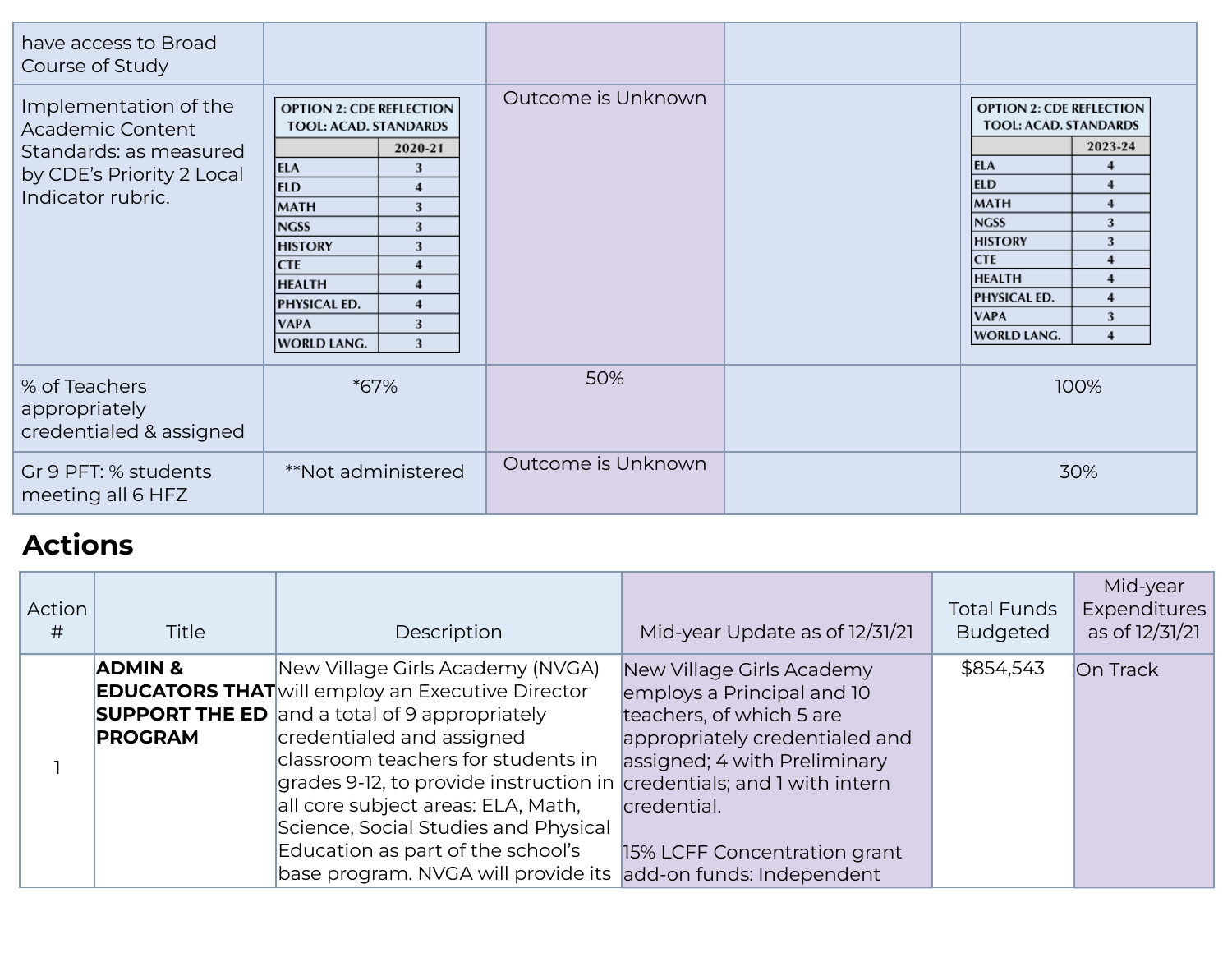|                |                                           | students with 180 instructional days Study teacher (a portion of<br>exceeding the CA state requirement salary)<br>of 175 instructional days.<br>All teachers will participate in 10<br>days of intensive Summer<br>Professional Development, to<br>prepare for the 2021-22 academic<br>school year, and an additional 2<br>non-instructional days during the<br>academic year to focus on data<br>analysis, tiered supports, and<br>instructional practice. Our teachers<br>will also participate in weekly<br>Professional Development and/or<br>staff development.<br>Therefore a portion of salaries will be instructional days.<br>funded with LCFF S&C.                                             | Teachers participated in 10 days<br>of intensive Summer<br>Professional Development, to<br>prepare for the 2021-22<br>academic school year, and an<br>additional 2 non-instructional<br>days (9/16/21, 1/10/22) of<br>professional development<br>focusing on data analysis.<br>Teachers participate in weekly<br>professional development.<br>NVGA is on track to provide 180                                                                                                                                         |           |
|----------------|-------------------------------------------|----------------------------------------------------------------------------------------------------------------------------------------------------------------------------------------------------------------------------------------------------------------------------------------------------------------------------------------------------------------------------------------------------------------------------------------------------------------------------------------------------------------------------------------------------------------------------------------------------------------------------------------------------------------------------------------------------------|------------------------------------------------------------------------------------------------------------------------------------------------------------------------------------------------------------------------------------------------------------------------------------------------------------------------------------------------------------------------------------------------------------------------------------------------------------------------------------------------------------------------|-----------|
| $\overline{2}$ | <b>PROFESSIONAL</b><br><b>DEVELOPMENT</b> | NVGA will provide all educators<br>(General Education & Special<br>Education educators) with a robust<br>evidence-based professional<br>development that includes: 10 days<br>of intensive training in the Summer<br>to prepare for the 2021-22 academic<br>school year, and an additional 2<br>non-instructional days during the<br>academic year of professional<br>development to focus on data<br>analysis, tiered supports, and<br>instructional practice. Teachers will<br>also participate in weekly<br>Professional Development and/or<br>staff development. The following are development has focused on:<br>the areas of focus:<br>Big Picture (PBL) Learning<br>$\bullet$<br><b>Practices</b> | Teachers participated in 10 days<br>of intensive Summer<br>Professional Development, to<br>prepare for the 2021-22<br>academic school year, and an<br>additional 2 non-instructional<br>days (9/16/21, 1/10/22) of<br>professional development<br>focusing on data analysis.<br>Teachers participate in weekly<br>professional development.<br>NVGA is on track to provide 180<br>instructional days.<br>To date, professional<br>Big Picture (PBL) Learning<br>$\bullet$<br>Practices<br><b>Health &amp; Wellness</b> | On Track. |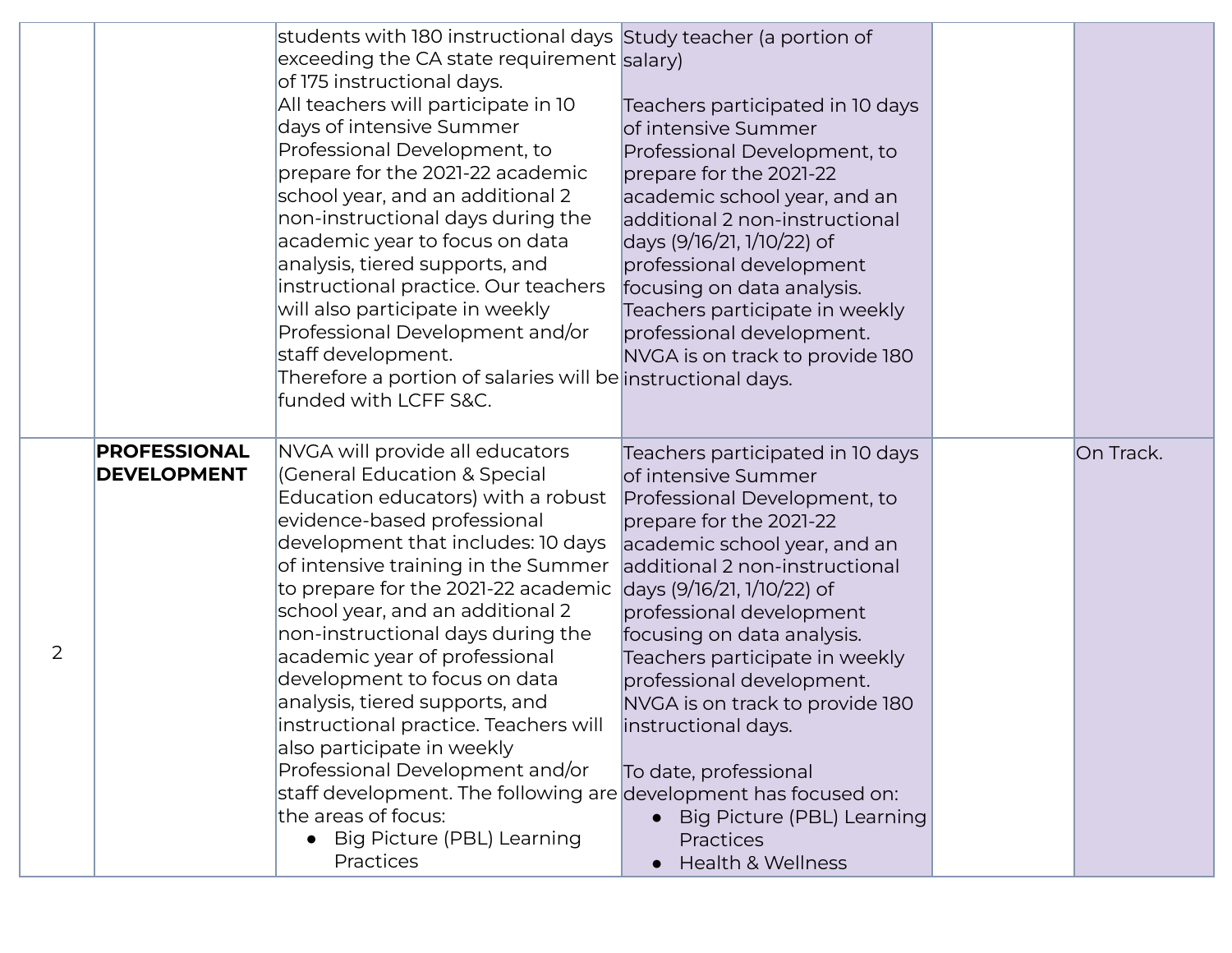|   |                                  | <b>Health &amp; Wellness Practices</b><br><b>Cultural Competency</b><br>Deepening our Practices<br><b>Modifications &amp;</b><br><b>Accommodations: Students</b><br>with Disabilities<br><b>PBIS</b><br>The Administrative/Leadership<br>Team will participate in additional<br>professional learning through<br>workshops, conferences,<br>symposiums throughout the school<br>year including but not limited to:<br><b>Big Picture Leadership</b><br>Conference<br>Big Picture Learning Big Bang its teachers in participating in<br>PBIS (LACOE)<br>$\bullet$<br>To support teacher effectiveness<br>and credential clearance, our school<br>will reimburse teacher induction<br>expenses (Title II Funded) | <b>Cultural Competency</b><br>$\bullet$<br>Deepening our Practices<br><b>Modifications &amp;</b><br>$\bullet$<br>Accommodations:<br><b>Students with Disabilities</b><br>The following are pending:<br>• Big Picture Leadership<br>Conference<br><b>Big Picture Learning Big</b><br>Bang<br>A total of 4 teachers are<br>participating in an induction<br>program (Title II). NVGA supports<br>high quality educator induction<br>programs/certification programs<br>aligned with challenging state<br>academic standards)<br>evidence-based and are<br>designed to improve classroom<br>instruction and student learning<br>and achievement as well as<br>increase the retention of<br>effective teachers. (ESEA<br>sections 2101(c)(4)(B)(vii)(III) and<br>[2103(b)(3)(B)(iv)]<br>One administrator is currently<br>participating in the<br>Administrator induction<br>program (Title II). |          |     |
|---|----------------------------------|----------------------------------------------------------------------------------------------------------------------------------------------------------------------------------------------------------------------------------------------------------------------------------------------------------------------------------------------------------------------------------------------------------------------------------------------------------------------------------------------------------------------------------------------------------------------------------------------------------------------------------------------------------------------------------------------------------------|----------------------------------------------------------------------------------------------------------------------------------------------------------------------------------------------------------------------------------------------------------------------------------------------------------------------------------------------------------------------------------------------------------------------------------------------------------------------------------------------------------------------------------------------------------------------------------------------------------------------------------------------------------------------------------------------------------------------------------------------------------------------------------------------------------------------------------------------------------------------------------------------|----------|-----|
| 3 | <b>CORE</b><br><b>CURRICULAR</b> | NVGA is currently researching<br>standard-aligned curriculum<br><b>PROGRAM NEEDS</b> adoption for ELA, History and                                                                                                                                                                                                                                                                                                                                                                                                                                                                                                                                                                                             | No curricular purchases have<br>been made this year.                                                                                                                                                                                                                                                                                                                                                                                                                                                                                                                                                                                                                                                                                                                                                                                                                                         | \$10,000 | \$0 |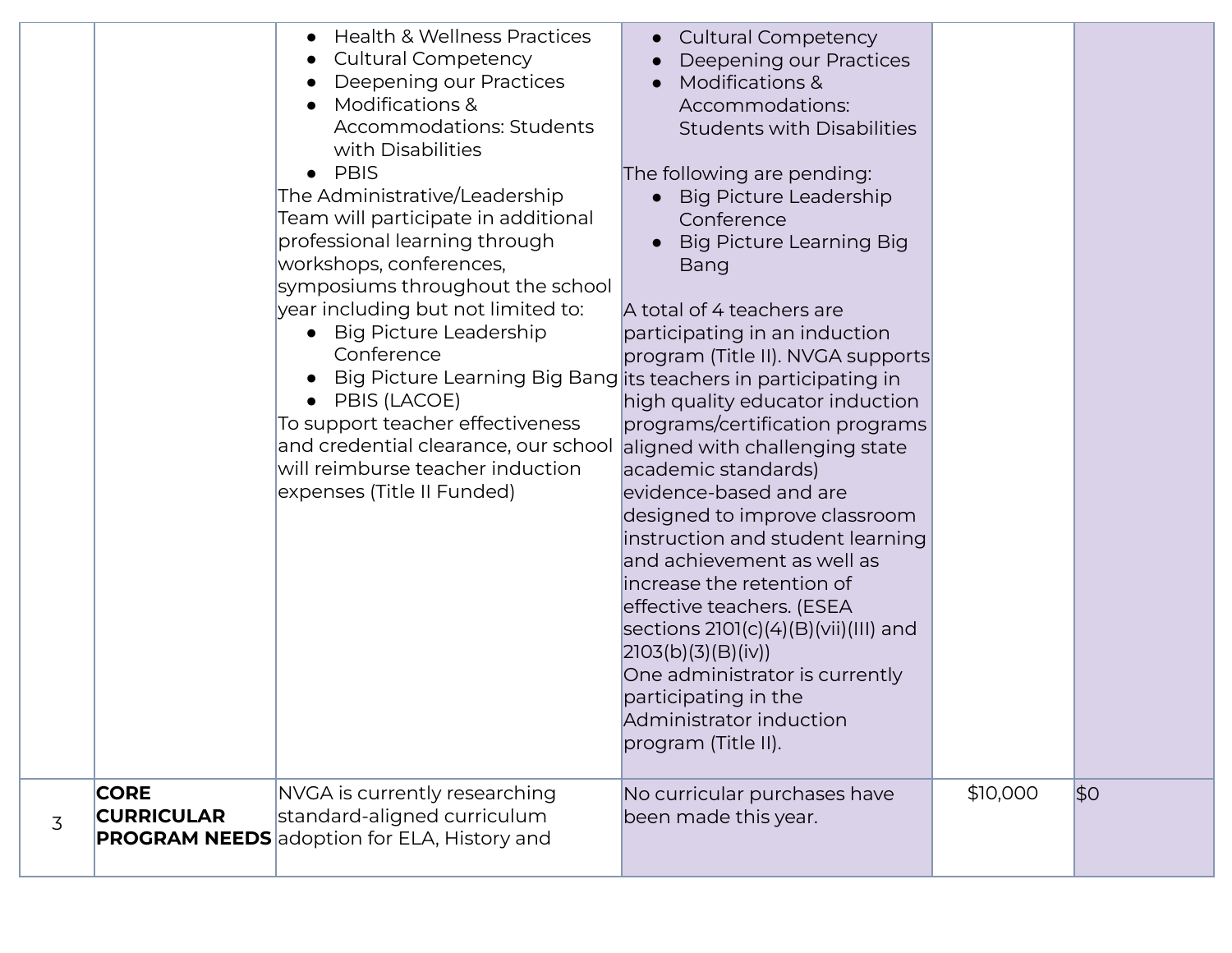|  | Physical Education for purchase and |  |  |
|--|-------------------------------------|--|--|
|  | 'mplementation.                     |  |  |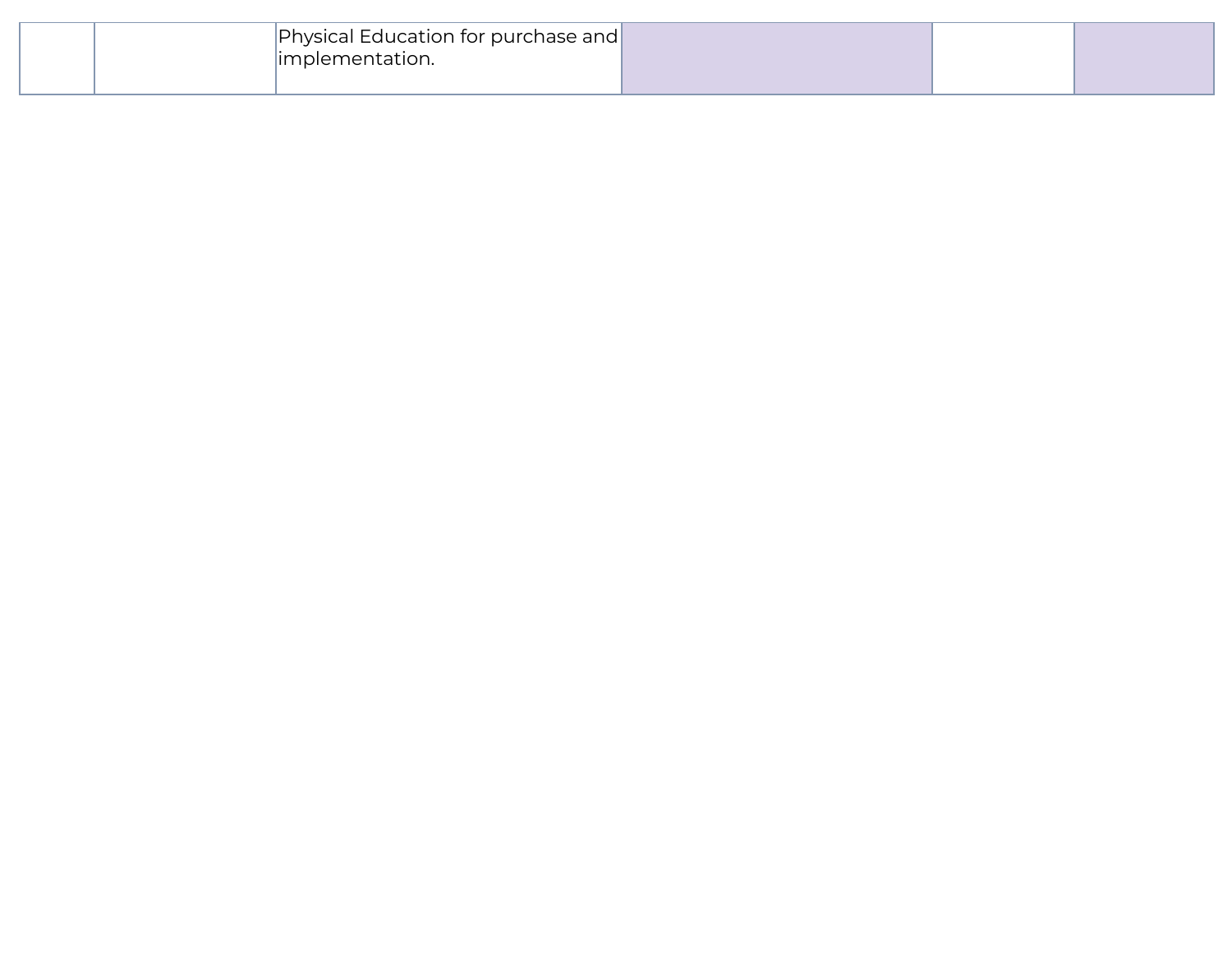| Goal #         | <b>Description</b>                                                                                                                                                                                                                                                                                                                                                                                                                                                                                                                                                                                                                       |
|----------------|------------------------------------------------------------------------------------------------------------------------------------------------------------------------------------------------------------------------------------------------------------------------------------------------------------------------------------------------------------------------------------------------------------------------------------------------------------------------------------------------------------------------------------------------------------------------------------------------------------------------------------------|
| $\overline{2}$ | Develop & implement a comprehensive assessment management system that includes the collection,<br>disaggregation, analysis, application and reporting of multiple forms of data including student<br>achievement and wellness data, in order to identify learning gaps in 'real-time.' Utilize data to<br>implement a Multi-Tiered System of Supports (MTSS) to identify and provide all students with access to<br>$\vert$ academic, social-emotional, and/or behavioral supports that support the school's 3 Pillars: increase<br>student academic outcomes, in preparation for college, career, and wellness. (Aligns WASC AP #3 & 4) |

## **Measuring and Reporting Results**

| Metric                                                             | <b>Baseline</b>               | Mid-year Update as of<br>12/31/21 | End of Year<br>Complete in the Spring | Desired Outcome for<br>$2023 - 24$     |
|--------------------------------------------------------------------|-------------------------------|-----------------------------------|---------------------------------------|----------------------------------------|
| <b>ELA CAASPP Scale Score</b><br>- DFS                             | $-34.1$ DFS<br>(Spring 2019)  | 2020-21:18.8%                     |                                       | +5 point Scale Score<br>gain annually  |
| Math CAASPP Scale<br>Score - DFS                                   | $-143.3$ DFS<br>(Spring 2019) | 2020-21: 9.1%                     |                                       | +5 point Scale Score<br>gain annually  |
| <b>HS: CA Science Test</b><br>(CAST) Scale Score - DFS             | *** Not administered          | Outcome is Unknown                |                                       | +10 point Scale Score<br>gain annually |
| % of students who<br>complete UC A-G                               | 86%                           | 2020-21:100%                      |                                       | 90%                                    |
| % of students "Prepared"<br>for College as measured<br>by ELA EAP  | 10.5%<br>(Spring 2019)        | 2020-21: 6.3%                     |                                       | 1% increase annually                   |
| % of students "Prepared"<br>for College as measured<br>by Math EAP | 0%<br>(Spring 2019)           | 2020-21:0%                        |                                       | 1% increase annually                   |
| <b>Attendance Rate</b>                                             | 70%                           | Aug-Dec 2021: 61.1%               |                                       | 72%                                    |
| Chronic Absenteeism<br>Rate                                        | 62.3%                         | 2020-21: 70%<br>Aug-Dec 2021:     |                                       | 50%                                    |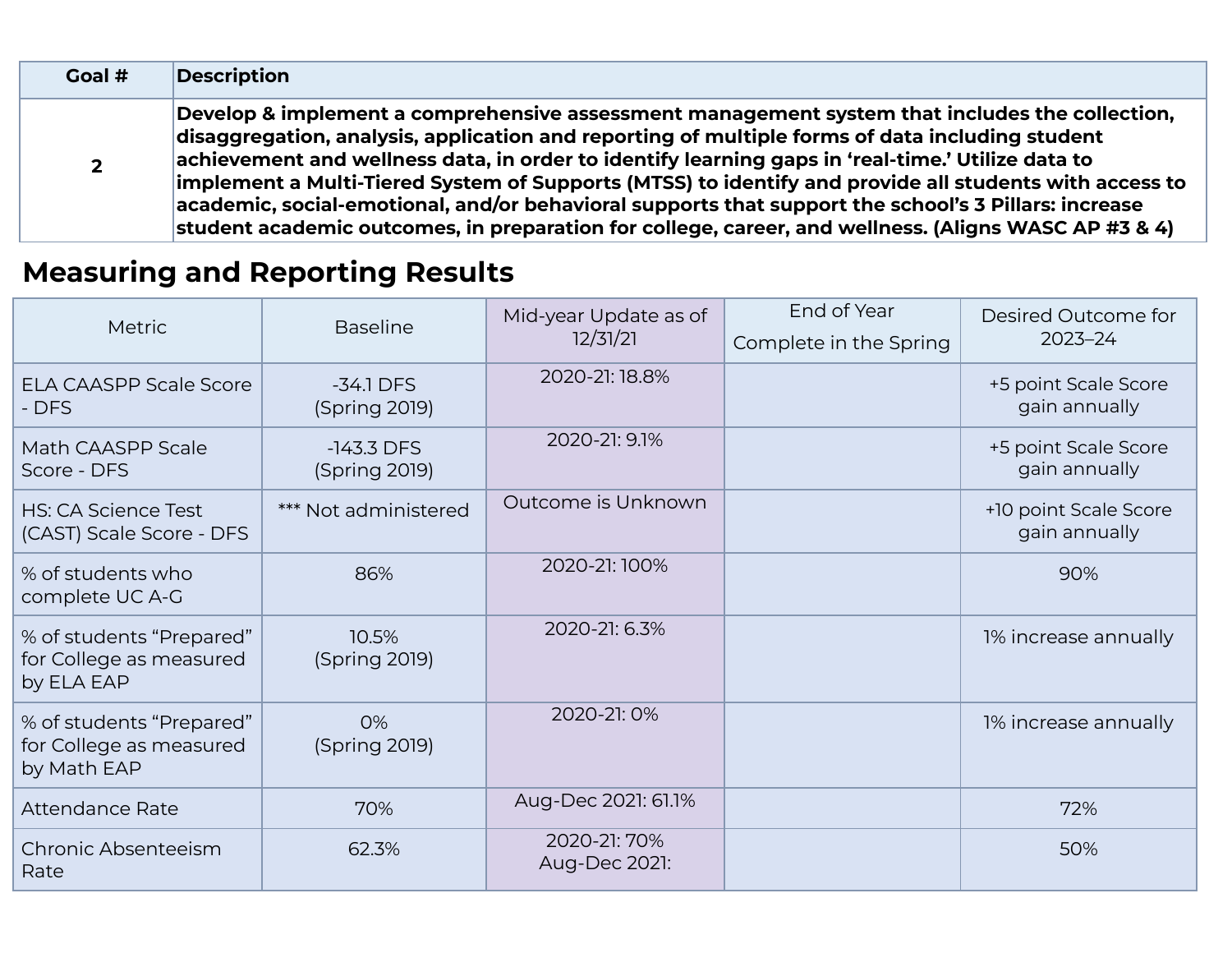| High School Dropout<br>Rate                                  | 13.3%                                          | 2020-21: 17.2%                 | 10%    |
|--------------------------------------------------------------|------------------------------------------------|--------------------------------|--------|
| <b>High School Graduation</b><br>Rate                        | 94%                                            | 2020-21: 51.7%                 | 95%    |
| <b>Suspension Rate</b>                                       | 0%                                             | 2020-21:0%<br>Aug-Dec 2021: 0% | 2%     |
| <b>Expulsion Rate</b>                                        | 0%                                             | 2020-21:0%<br>Aug-Dec 2021: 0% | $<$ 1% |
| % EL who progress in<br><b>English Proficiency</b><br>(ELPI) | Fall 2019 CA Dashboard<br>ELPI: 33% (Very low) | 2020-21: 4.55%                 | 45%    |
| <b>EL Reclassification Rate</b>                              | 8.3%                                           | 2020-21:0%<br>Aug-Dec 2021: 0% | 20%    |
| % EL with access to<br><b>CCSS &amp; ELD Standards</b>       | 100%                                           | 100%                           | 100%   |

## **Actions**

| Action<br># | <b>Title</b>                                                                  | Description                                                                                                                                                                                                | Mid-year Update as of 12/31/21                                                                                                             | <b>Total Funds</b><br><b>Budgeted</b> | Mid year<br>Expenditures<br>as of 12/31/21 |
|-------------|-------------------------------------------------------------------------------|------------------------------------------------------------------------------------------------------------------------------------------------------------------------------------------------------------|--------------------------------------------------------------------------------------------------------------------------------------------|---------------------------------------|--------------------------------------------|
|             | <b>MEASURING</b><br><b>STUDENT</b><br><b>PROGRESS –</b><br><b>ASSESSMENTS</b> | NVGA will implement<br>assessments including universal administered the following<br>screeners (diagnostic), interim,<br>benchmark, formative,<br>summative, in addition to<br>state-mandated assessments. | To date, NVGA has<br>assessments:<br>STAR Reading (9-12): Fall<br>$\bullet$<br>& Winter<br>STAR Math (9-12): Fall &<br>$\bullet$<br>Winter | \$2,700                               | On Track                                   |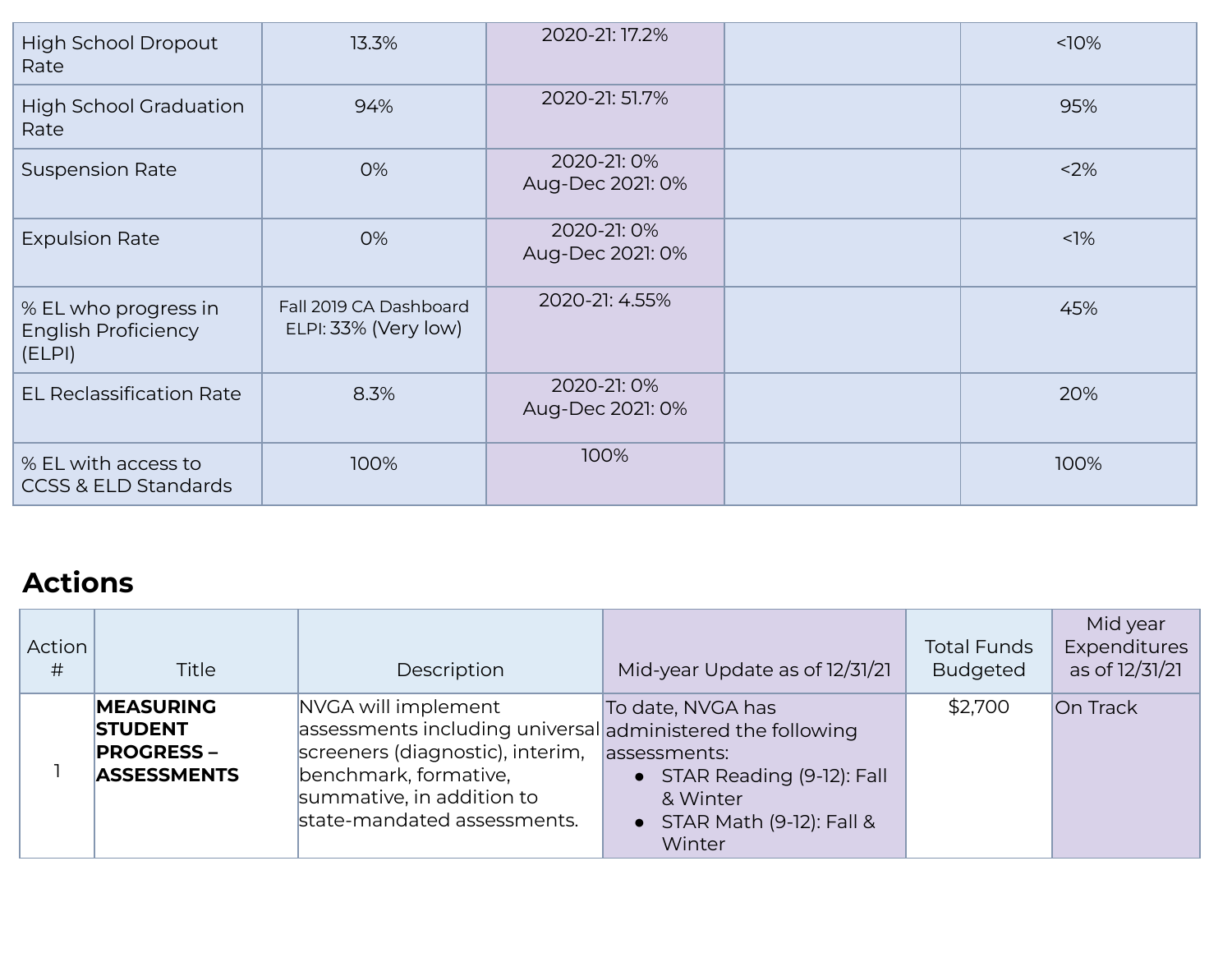|                |                                         | Assessment data will be<br>collected, disaggregated<br>(student group, grade level, and<br>content area), and analyzed to<br>measure and monitor student<br>progress and identify student<br>academic needs through a<br>Multi-tiered System of Supports<br>(MTSS).<br>• STAR Reading (9-12): 3<br>times/year<br>STAR Math (9-12): 3<br>times/year<br>State-mandated<br>assessments                                                                                                                                                                                                                         | Initial ELPAC - newly<br>identified ELs                                                                                                                                                                                                                                                                                                                                      |          |          |
|----------------|-----------------------------------------|-------------------------------------------------------------------------------------------------------------------------------------------------------------------------------------------------------------------------------------------------------------------------------------------------------------------------------------------------------------------------------------------------------------------------------------------------------------------------------------------------------------------------------------------------------------------------------------------------------------|------------------------------------------------------------------------------------------------------------------------------------------------------------------------------------------------------------------------------------------------------------------------------------------------------------------------------------------------------------------------------|----------|----------|
| $\overline{2}$ | <b>PROGRAM &amp;</b><br><b>SERVICES</b> | <b>STRENGTHENING EL</b> An area of concern is the<br>achievement gap between<br>English Learners (EL) and<br>English Only (EO) students.<br>Recently with the increase in<br>newcomers, there is a level of<br>complexity involved in providing in conversational English and<br>services and resources, in<br>addition to ensuring they<br>develop linguistic skills, while<br>adopting to a new culture, and<br>for most they have limited or no through Art which provides<br>formal education in their native<br>country.<br>NVGA has partnered with<br>Wildwood HS (community<br>outreach) who provide | New Village Girls Academy has<br>partnered with Wildwood HS<br>that provides "language<br>partners" native English<br>speakers that are paired with<br>an English Learner to engage<br>develop social norms.<br>New Village Girls Academy has<br>partnered with ADVOT, English<br>internships for our ELs.<br>A Paraprofessional was hired to<br>provide evidence-based high | \$25,000 | \$20,000 |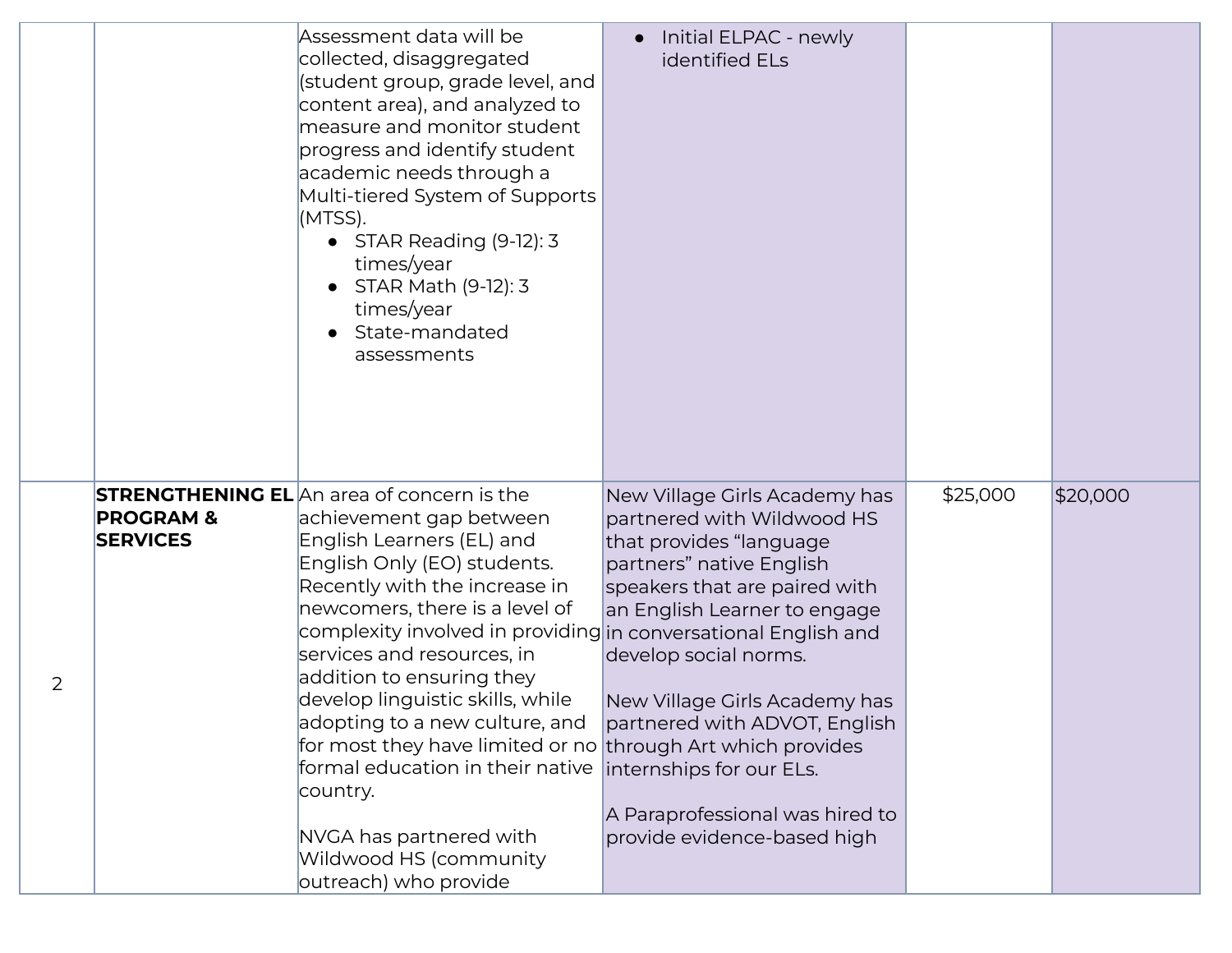|   |                                                              | "Language Partners." Native<br>English speakers from<br>Wildwood are paired with a<br>newcomer student to support<br>English Language<br>Development, conversational<br>English, and developing social<br>norms in English. We've<br>received positive feedback from<br>our students who have been<br>highly engaged as a result of<br>this partnership.<br>All English learners participate<br>in designated and integrated<br>ELD.<br>NVGA has partnered with<br>ADVOT, English through Art,<br>which provides internships for<br>ELs. This program focuses on<br>Theater Arts for ELs where<br>students develop storyboards<br>and activities to foster real<br>communication in English<br>through imaginative responses. | dosage tutoring for ELs during<br>the instructional day.                                                                                                                                                            |          |          |
|---|--------------------------------------------------------------|-------------------------------------------------------------------------------------------------------------------------------------------------------------------------------------------------------------------------------------------------------------------------------------------------------------------------------------------------------------------------------------------------------------------------------------------------------------------------------------------------------------------------------------------------------------------------------------------------------------------------------------------------------------------------------------------------------------------------------|---------------------------------------------------------------------------------------------------------------------------------------------------------------------------------------------------------------------|----------|----------|
| 3 | <b>SERVICES TO</b><br><b>SUPPORT</b><br><b>STUDENTS WITH</b> | NVGA's SPED team will provide<br>instructional and<br>social-emotional support as<br><b>DISABILITIES (SWD)</b> outlined by the student's IEP.<br>LAUSD serves as the school's<br>SELPA provider (Option 2). The<br>Assistant Director (SPED<br>Administrator) will ensure IEP<br>timelines, IEP Meetings, and<br>related services will be<br>addressed and communicated                                                                                                                                                                                                                                                                                                                                                       | NVGA SPED Team provides<br>comprehensive services for its<br><b>Students with Disabilities</b><br>(SWD) as outlined in their IEPs.<br>NVGA's SELPA is LAUSD Option<br> 2.<br>The TOSA is the SPED<br>Administrator. | \$91,795 | On Track |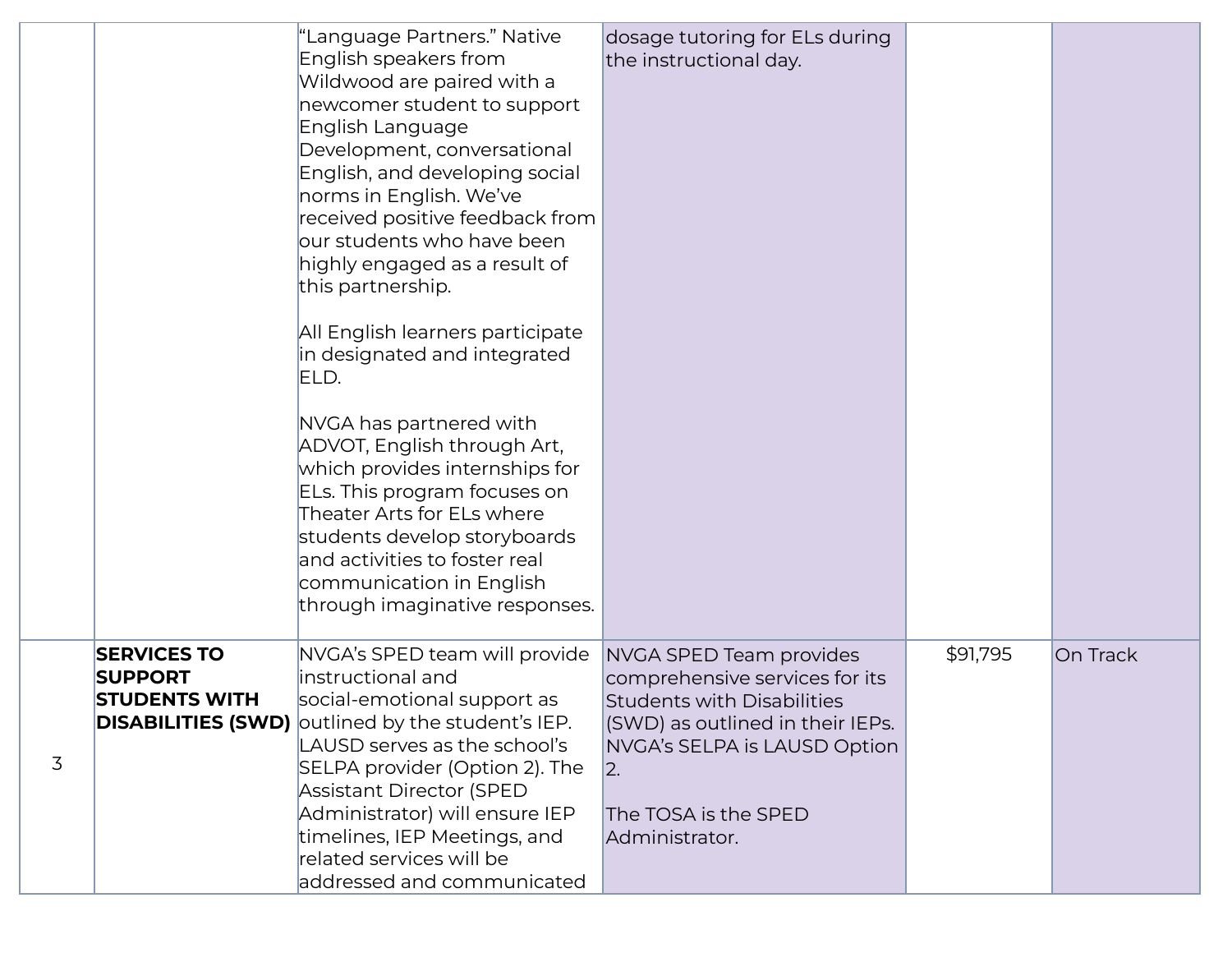|   |                                                                | with parents. The SPED Team<br>composed of the Assistant<br>Director (SPED Director), RSPs,<br>Education Professionals, and<br>contracted services (provider)<br>will provide required services to<br>SWD to ensure the academic,<br>social-emotional and behavioral<br>needs are met, and services<br>provided.<br>Members of the SPED team will<br>participate in professional<br>learning provided by the SELPA,<br>the school and other resources<br>to improve student outcomes<br>and accelerate student learning.<br>The RSPs will collaborate with<br><b>General Education teachers</b><br>with planning, coaching, data<br>analysis, and professional<br>learning to ensure<br>accommodations/modifications<br>and services are provided as<br>identified on the student's IEP. | All NVGA students with IEPs<br>receive instruction in General<br>Education classrooms with<br>support and/or services.<br>The RSP Teacher<br>communicates weekly with all<br>general education teachers to<br>ensure alignment of<br>grade-level standards,<br>classwork, and special<br>education support.<br>The SPED team participates in<br>professional learning provided<br>by the SELPA; and also<br>facilitates professional<br>development for General<br>Education teachers on<br>modifications,<br>accommodations, 504, IEP<br>goals, etc. |           |                                                  |
|---|----------------------------------------------------------------|------------------------------------------------------------------------------------------------------------------------------------------------------------------------------------------------------------------------------------------------------------------------------------------------------------------------------------------------------------------------------------------------------------------------------------------------------------------------------------------------------------------------------------------------------------------------------------------------------------------------------------------------------------------------------------------------------------------------------------------------------------------------------------------|-------------------------------------------------------------------------------------------------------------------------------------------------------------------------------------------------------------------------------------------------------------------------------------------------------------------------------------------------------------------------------------------------------------------------------------------------------------------------------------------------------------------------------------------------------|-----------|--------------------------------------------------|
| 4 | <b>PROMOTING A</b><br><b>"COLLEGE-GOING"</b><br><b>CULTURE</b> | New Village Girls Academy<br>provides all students with a<br>rigorous standards-aligned<br>college preparatory curriculum<br>through a project-based<br>learning environment. Each<br>student develops an individual<br>learning plan designed to meet<br>UC A-G college requirements,<br>and they also explore career<br>interests through field trips,<br>internships, and independent                                                                                                                                                                                                                                                                                                                                                                                                 | NVGA employs a Counselor to<br>ensure students are<br>college/career ready, meet UC<br>A-G eligibility requirements, on<br>path to graduate, identify and<br>address credit deficient<br>students.<br>Each student develops an<br>individual learning plan<br>designed to meet UC A-G                                                                                                                                                                                                                                                                 | \$182,038 | On Track.<br>College trips<br>may not<br>happen. |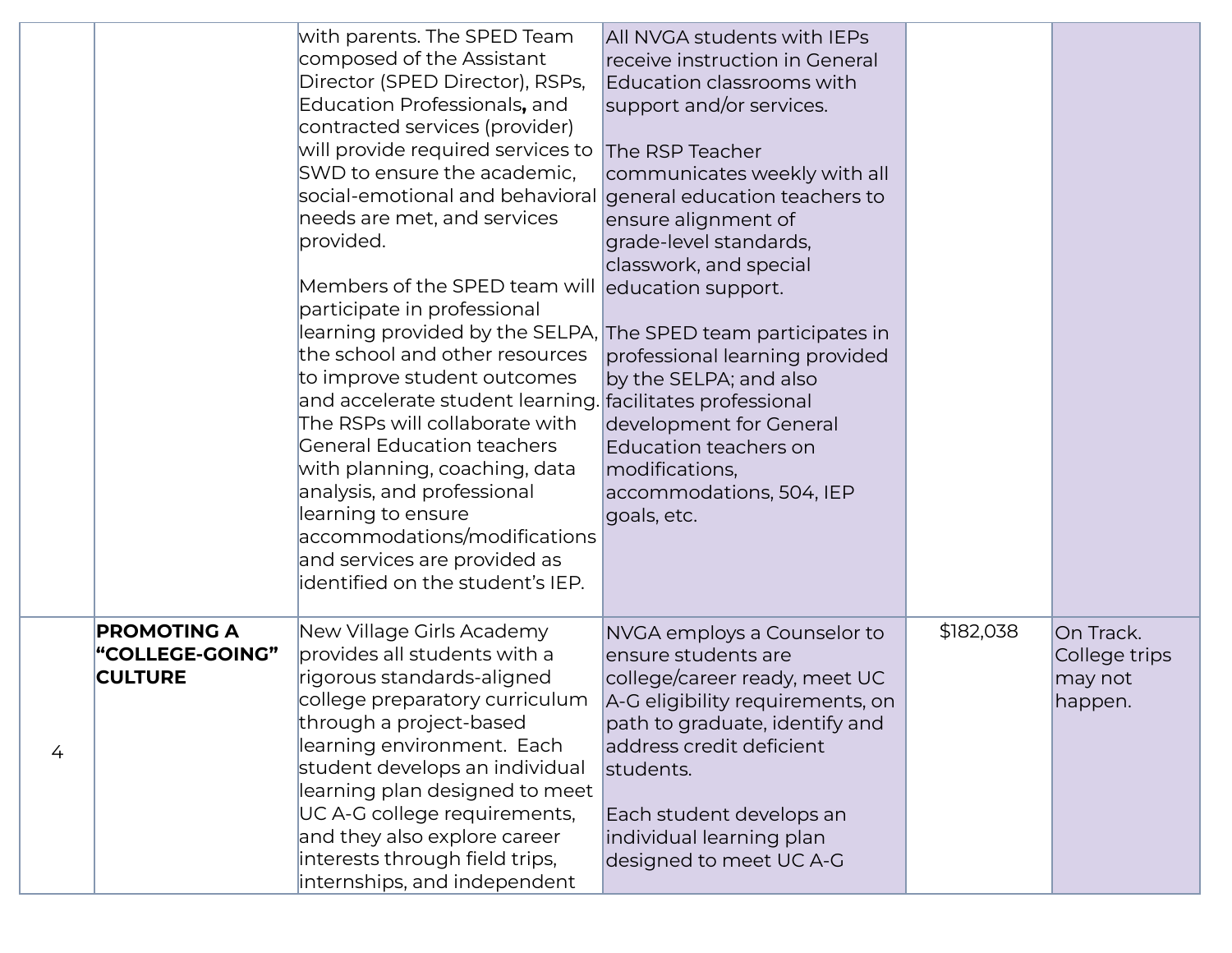| projects. These experiences       | college requirements, and they     |  |
|-----------------------------------|------------------------------------|--|
| allow students to discover        | also explore career interests      |  |
| career opportunities while        | through field trips, internships,  |  |
| connecting what they learn in     | and independent projects.          |  |
| the classroom to real-world       |                                    |  |
| experiences.                      | Students are enrolled in the       |  |
|                                   | following courses to prepare       |  |
| NVGA students will participate    | them for college/career:           |  |
| in college visits throughout the  | • Advisory                         |  |
| school year and develop           | <b>Financial Literacy Course</b>   |  |
| relationships with mentors who    | Learning through                   |  |
| share their own experiences of    | Internships (LTI)                  |  |
| the challenges and rewards of     |                                    |  |
| attending college.                | NVGA employs an LTI                |  |
|                                   | Coordinator that assists           |  |
| All students are enrolled in      | students with internship           |  |
| Advisory which provides           | placement.                         |  |
| consistency, structure, and       |                                    |  |
| space for students to explore     | Imblaze BPL Internship             |  |
| their passions through deep       | Management is a powerful           |  |
| project learning and exhibitions. | platform that enables schools      |  |
|                                   | to curate a set of internships for |  |
| All students are also enrolled in | students to request to pursue.     |  |
| a financial literacy course that  |                                    |  |
| teaches students how to           |                                    |  |
| manage personal finances.         |                                    |  |
|                                   |                                    |  |
| Students also have the            |                                    |  |
| opportunity to participate in     |                                    |  |
| Learning Through Internships      |                                    |  |
| provides real-world learning      |                                    |  |
| opportunities in professional     |                                    |  |
| settings that provide both        |                                    |  |
| academic enrichment and           |                                    |  |
| professional experience.          |                                    |  |
| Imblaze BPL Internship            |                                    |  |
| Management is a powerful          |                                    |  |
| platform that enables schools to  |                                    |  |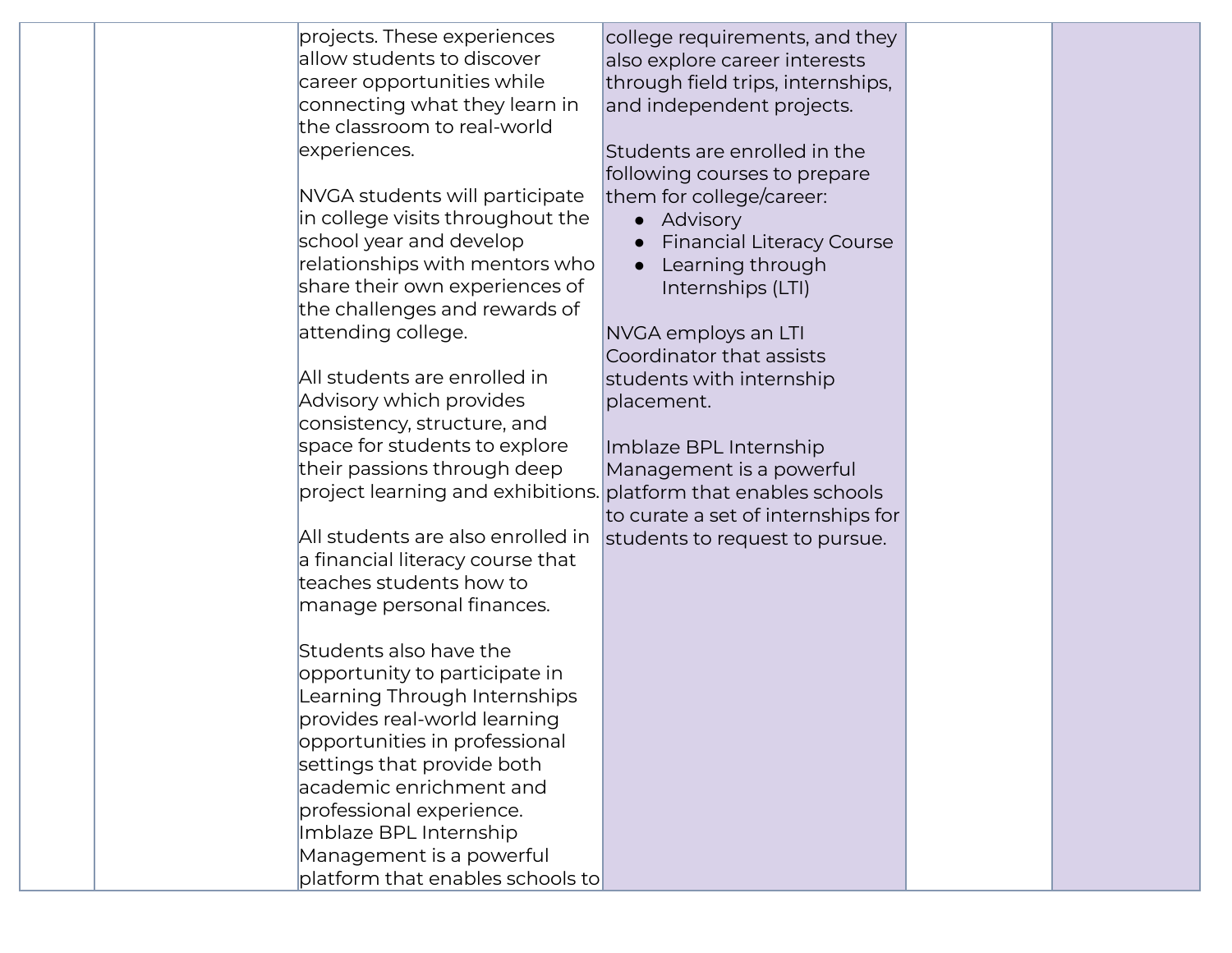|   |                                                                                       | curate a set of internships for<br>students to request to pursue.<br>Schools can monitor the search<br>process, track internship<br>attendance, and ensure<br>compliance, and ensure student<br>success. Students are able to<br>search for internships that align<br>with their interests.                                                                          |                                                                         |          |          |
|---|---------------------------------------------------------------------------------------|----------------------------------------------------------------------------------------------------------------------------------------------------------------------------------------------------------------------------------------------------------------------------------------------------------------------------------------------------------------------|-------------------------------------------------------------------------|----------|----------|
|   |                                                                                       | The school counselor assists all<br>students with college planning,<br>academic advising, concurrent<br>enrollment, grade tracking, and<br>college tours. NVGA has<br>partnered with LACC & LATC to<br>provide our students with<br>concurrent enrollment. We offer<br>PSAT/SAT Test preparation to<br>ensure our students meet<br>college eligibility requirements. |                                                                         |          |          |
|   |                                                                                       | NVGA offers Speed Networking<br>and Career Day to accelerate<br>students' internship learning<br>opportunities which allow<br>them to engage in real-world<br>discussions with mentors,<br>explore their interests, and<br>secure internship<br>opportunities through an<br>interview process.                                                                       |                                                                         |          |          |
| 5 | <b>ADDRESSING</b><br><b>ACADEMIC NEEDS</b><br><b>TO ACCELERATE</b><br><b>LEARNING</b> | Our students have experienced<br>significant learning loss as a<br>result of distance/remote<br>learning, and the impacts of<br>COVID. Feedback from                                                                                                                                                                                                                 | NVGA provides evidence-based<br>high dosage tutoring - after<br>school. | \$25,630 | On Track |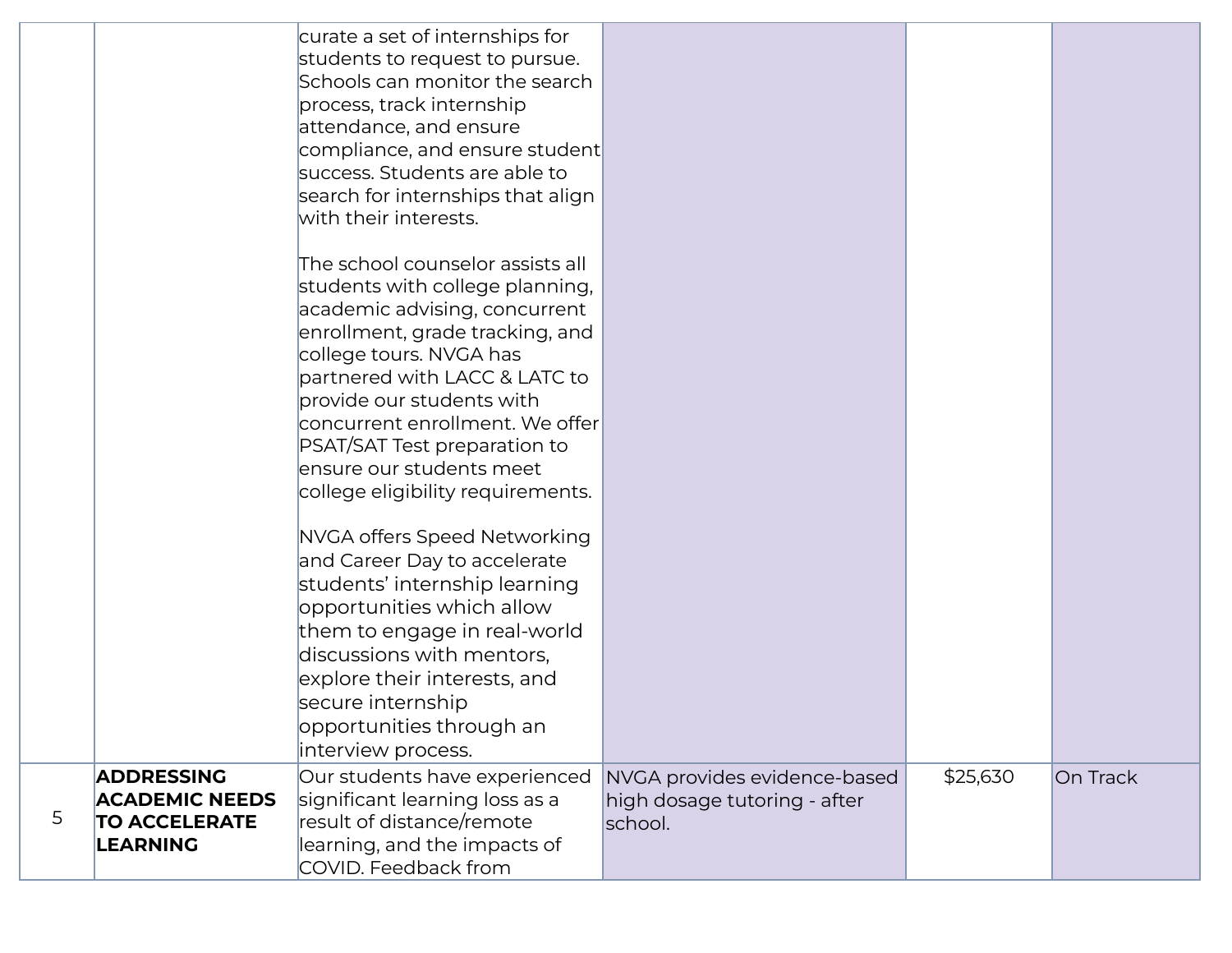|   |                                                                      | stakeholders indicated there are NVGA students have access to<br>concerns over learning loss and<br>learning gaps, and the need to<br>provide our students with<br>additional academic supports<br>and interventions built into the<br>instructional day including<br>after-school tutoring. Students<br>will also utilize the following<br>intervention programs to<br>address learning gaps:<br>Lexia<br>iXL Math<br>NewsELA<br><b>APEX Credit Recovery</b><br>Our teachers use Goalbook to<br>scaffold instruction to ensure all<br>students learn and are<br>successful in their classroom.<br>The toolkit provides guidance<br>for working with specialized<br>student populations (including<br>Students with Disabilities) in<br>order to provide varying levels of<br>instructional support. | the following evidence-based<br>intervention programs:<br>Lexia<br><b>iXL Math</b><br>$\bullet$<br><b>NewsELA</b><br>Goalbook<br>$\bullet$<br><b>APEX Credit Recovery</b><br>online program                                                                      |           |          |
|---|----------------------------------------------------------------------|------------------------------------------------------------------------------------------------------------------------------------------------------------------------------------------------------------------------------------------------------------------------------------------------------------------------------------------------------------------------------------------------------------------------------------------------------------------------------------------------------------------------------------------------------------------------------------------------------------------------------------------------------------------------------------------------------------------------------------------------------------------------------------------------------|------------------------------------------------------------------------------------------------------------------------------------------------------------------------------------------------------------------------------------------------------------------|-----------|----------|
| 6 | <b>ADDRESSING</b><br><b>&amp; BEHAVIORAL</b><br><b>STUDENT NEEDS</b> | NVGA is committed to providing NVGA employs a School<br><b>SOCIAL-EMOTIONAL</b> social-emotional support to<br>address the mental health<br>needs of our students. The<br>School Psychologist/Licensed<br>Clinical Social Worker (Title I<br>funded) will provide both crisis<br>intervention and counseling for<br>students for whom resources<br>are unavailable.                                                                                                                                                                                                                                                                                                                                                                                                                                  | Psychologist/Licensed Clinical<br>Social Worker to provide crisis<br>intervention and counseling<br>services for students.<br>NVGA continues to implement<br>its Wellness Program for<br>students and staff that provides<br>numerous wellness<br>opportunities. | \$121,071 | On Track |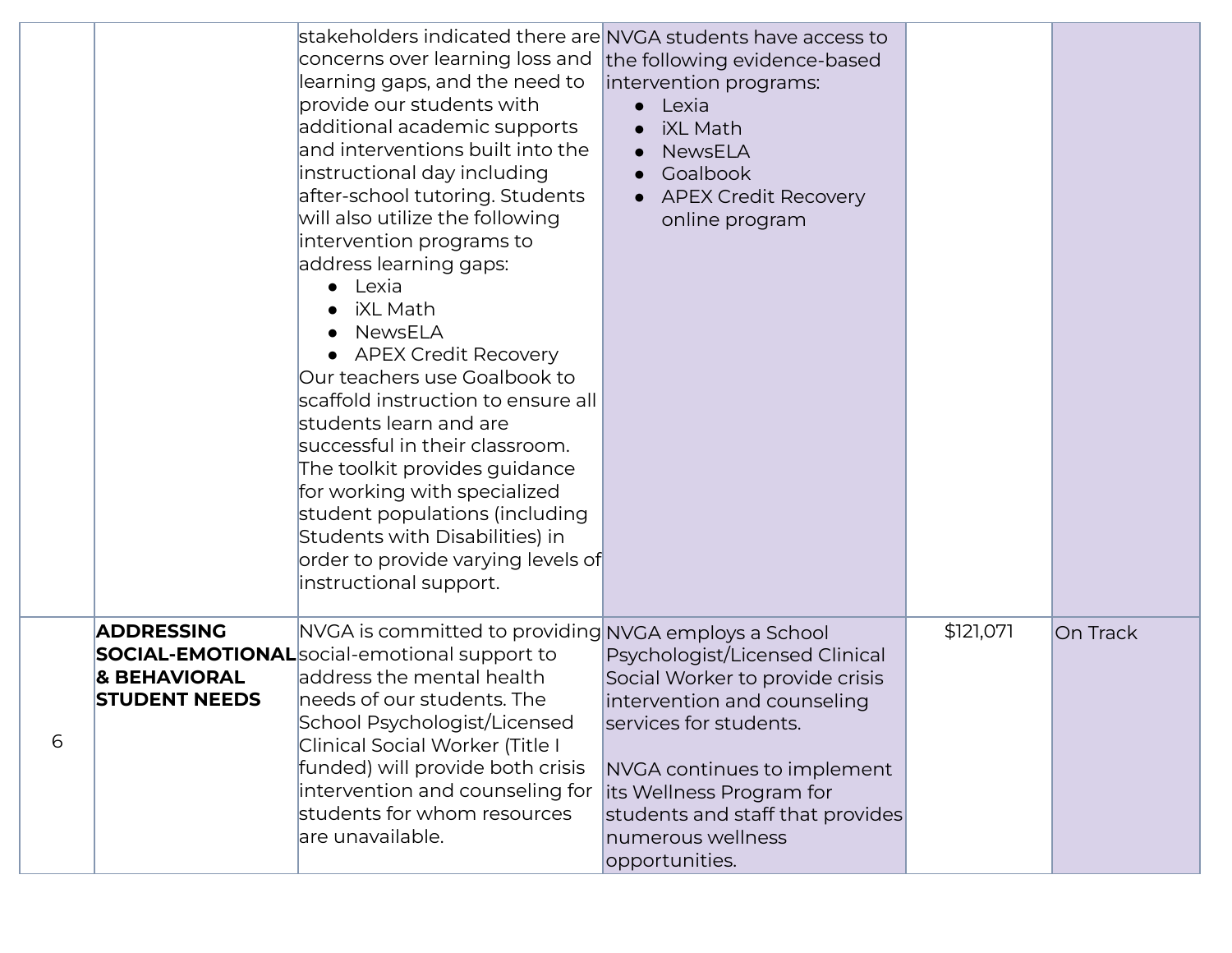|   |                                             | Our Comprehensive Wellness<br>Program is designed to focus on<br>student and staff social,<br>emotional, physical,<br>interpersonal wellness and<br>social-emotional learning<br>through Art, speakers, activities<br>and schoolwide outings.<br>Wellness includes monthly<br>wellness days with targeted<br>focus, push-in advisory time,<br>and internship opportunities<br>associated with wellness. |                                                                                                                                                                                                           |          |              |
|---|---------------------------------------------|---------------------------------------------------------------------------------------------------------------------------------------------------------------------------------------------------------------------------------------------------------------------------------------------------------------------------------------------------------------------------------------------------------|-----------------------------------------------------------------------------------------------------------------------------------------------------------------------------------------------------------|----------|--------------|
| 7 | <b>CLOSING THE</b><br><b>DIGITAL DIVIDE</b> | NVGA's Tech Specialist will<br>ensure the implementation of<br>1:1 student-to-device ratio,<br>purchase devices, and supplies,<br>as needed, and provide<br>technical support.                                                                                                                                                                                                                          | NVGA has achieved its goal of<br>student-to-device ratio. A<br>limited number of devices were<br>purchased, including<br>subscriptions to Zoom,<br>NearPod for Independent<br>Study, and mobile hotspots. | \$57,800 | Funds Spent. |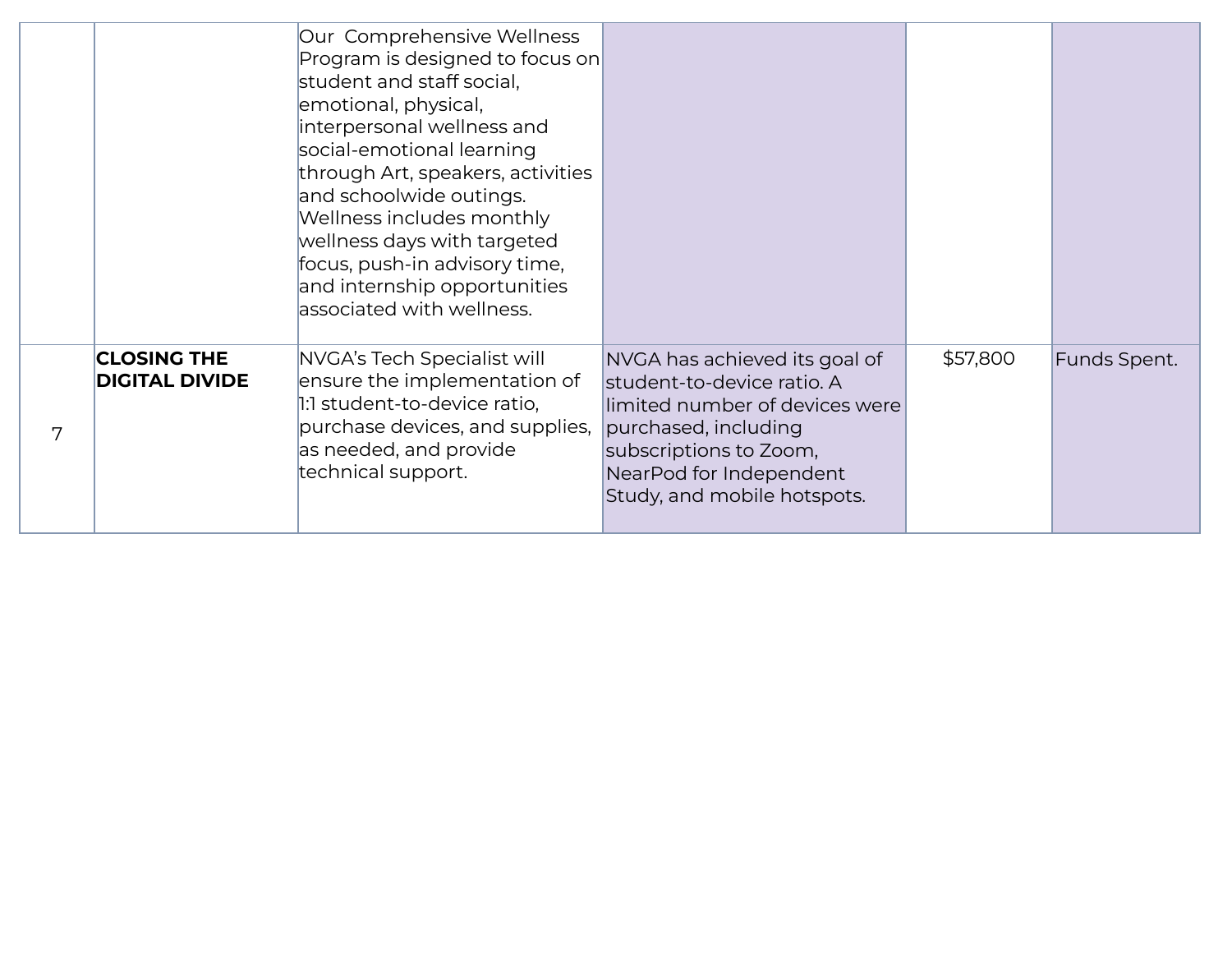#### **Goal**

| Goal #                  | <b>Description</b>                                                                                                                                                                                                                                                                                                 |
|-------------------------|--------------------------------------------------------------------------------------------------------------------------------------------------------------------------------------------------------------------------------------------------------------------------------------------------------------------|
| $\overline{\mathbf{3}}$ | Engage parents, families, and members of the community as partners through education and<br>communication to support student academic achievement, social-emotional needs of students, the<br>school's mission/vision, and to provide a safe, supportive, inclusive, and positive learning environment<br>for all. |

# **Measuring and Reporting Results**

| <b>Metric</b>                                                                                                                                                                       | <b>Baseline</b>                   | Mid-year Update as of<br>12/31/21 | End of Year<br>Complete in the Spring | Desired Outcome for<br>$2023 - 24$ |
|-------------------------------------------------------------------------------------------------------------------------------------------------------------------------------------|-----------------------------------|-----------------------------------|---------------------------------------|------------------------------------|
| <b>School Facility FIT</b><br>Report Score of "Good"                                                                                                                                | Exemplary                         | Exemplary                         |                                       | Good                               |
| Parents will have input<br>in decision-making<br><i>(including)</i><br><b>Unduplicated Pupils</b><br>(UP), and Students<br>with Disabilities (SWD):<br>PAC, ELAC/DELAC &<br>EL-PAC. | Outcome Met                       | Outcome is in progress            |                                       | Outcome Met                        |
| Provide opportunities<br>for parent participation<br>in programs including<br><b>Unduplicated Pupils</b><br>(UP), and Students<br>with Disabilities (SWD).                          | Outcome Met                       | Outcome is in progress            |                                       | Outcome Met                        |
| % parent satisfaction<br>rate as measured in the<br>annual survey.                                                                                                                  | 97% felt school was a<br>good fit | Outcome is Unknown                |                                       | >90%                               |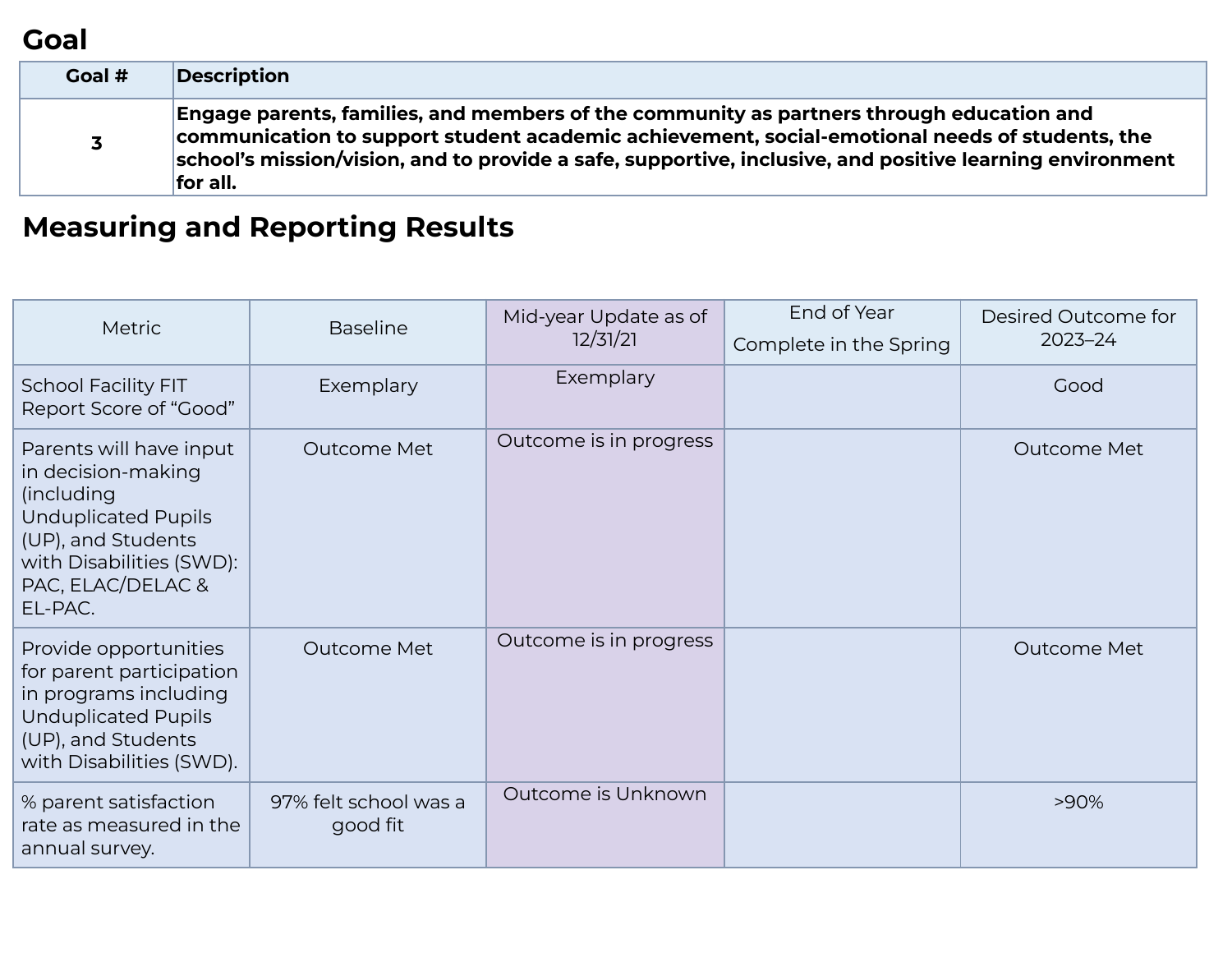| % of students who feel<br>connected, safe, and<br>engaged at school as<br>measured in the<br>annual survey. | 94% Safe<br>97% Connected<br>96% Engaged | Outcome is Unknown | $>90\%$ |
|-------------------------------------------------------------------------------------------------------------|------------------------------------------|--------------------|---------|
| % of staff who feel<br>supported and<br>connected as<br>measured in the<br>annual staff survey.             | 100% connected<br>100% engaged           | Outcome is Unknown | $>90\%$ |

## **Actions**

| Action<br># | <b>Title</b>           | Description                                                                                                                                                                                                                                                                                                                                                                                      | Mid-year Update as of 12/31/21                                                                                                                                                                                                 | <b>Total Funds</b><br><b>Budgeted</b> | Mid-year<br>Expenditures<br>as of 12/31/21 |
|-------------|------------------------|--------------------------------------------------------------------------------------------------------------------------------------------------------------------------------------------------------------------------------------------------------------------------------------------------------------------------------------------------------------------------------------------------|--------------------------------------------------------------------------------------------------------------------------------------------------------------------------------------------------------------------------------|---------------------------------------|--------------------------------------------|
|             | <b>PARENT INPUT IN</b> | At NVGA, parent input in<br><b>DECISION-MAKING</b> decision-making will take place<br>through the following which<br>include parents of Unduplicated<br>Pupils & Students with<br>Disabilities (SWD):<br>English Language Advisory<br>Committee (ELAC), DELAC,<br>& EL Parent Advisory<br>Committee (EL-PAC) CA EC<br>52062(a)(2)<br>Parent Advisory<br>Committee (PAC) per CA<br>EC 52062(a)(1) | The following committees<br>provide parents with<br>opportunities for input in<br>decision-making:<br>• ELAC meeting dates:<br>11/16/21, 1/18/22, 2/22/22<br>Parent Advisory<br>Committee (PAC): 11/16/21,<br>1/18/22, 2/22/22 | \$0                                   | \$0                                        |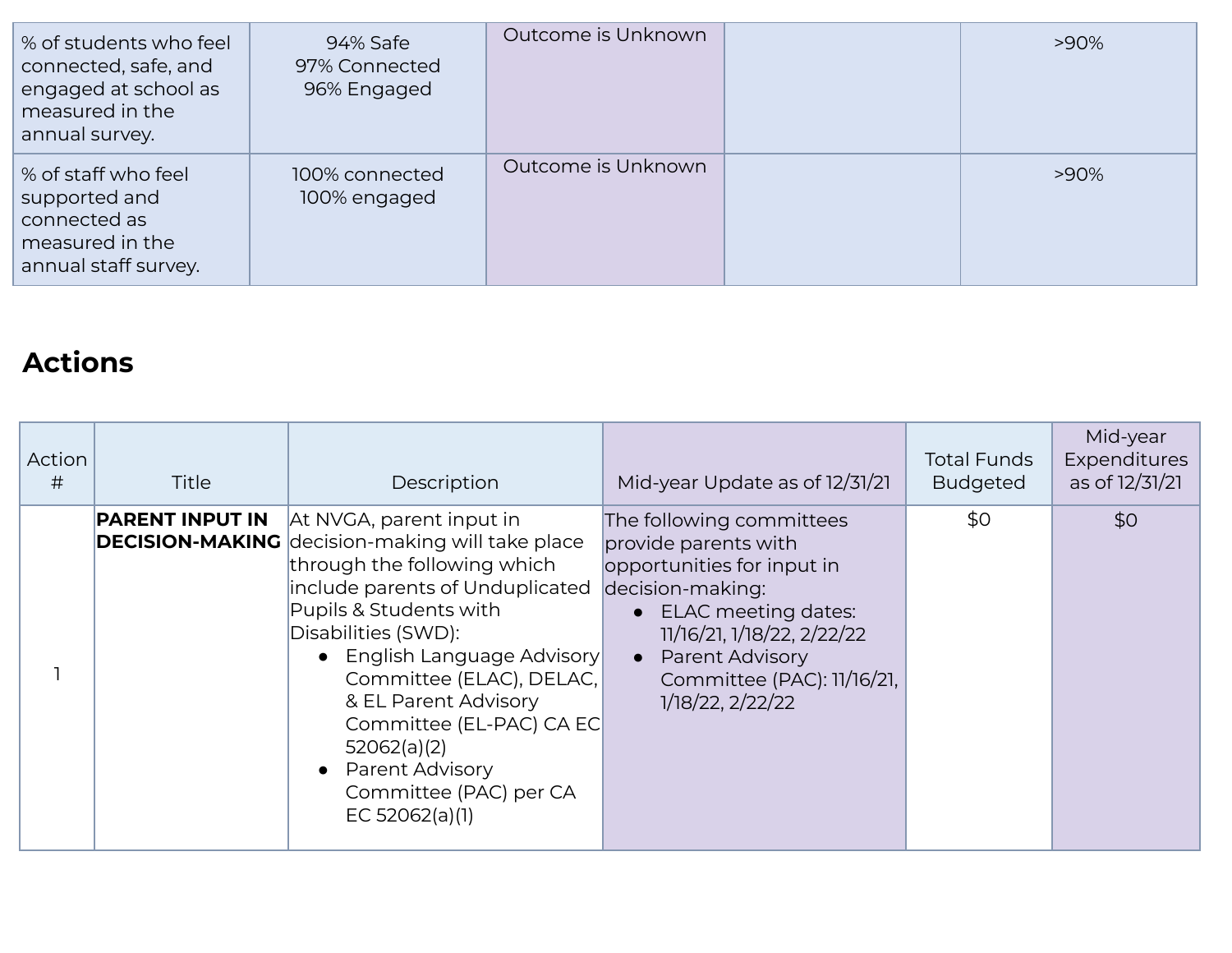| <b>OPPORTUNITIES</b>    | NVGA will provide all parents     | NVGA staff communicates with    | \$70,333 | On Track |
|-------------------------|-----------------------------------|---------------------------------|----------|----------|
| <b>PROVIDED TO</b>      | including those of unduplicated   | families/guardians on a regular |          |          |
| <b>SUPPORT PARENT</b>   | pupils (UP), and Students with    | basis using OneCall, the        |          |          |
| <b>ENGAGEMENT &amp;</b> | Disabilities with numerous        | newsletter, and our school's    |          |          |
| <b>PARTICIPATION</b>    | opportunities to engage as        | website.                        |          |          |
|                         | partners in their child's         |                                 |          |          |
|                         | education.                        | The Parent Coordinator          |          |          |
|                         | The Enrichment Programs           | connects students and their     |          |          |
|                         | Coordinator/Community             | families with community         |          |          |
|                         | Resource liaison designs and      | resources: mental health        |          |          |
|                         | implements community              | resources, economic assistance, |          |          |
|                         | building events that support the  | supportive services, and legal  |          |          |
|                         | school's mission, our students    | assistance                      |          |          |
|                         | and their families. The           |                                 |          |          |
|                         | Community Resource Liaison        |                                 |          |          |
|                         | connects students and their       |                                 |          |          |
|                         | families with community           |                                 |          |          |
|                         | resources: mental health          |                                 |          |          |
|                         | resources, economic assistance,   |                                 |          |          |
|                         | supportive services, and legal    |                                 |          |          |
|                         | assistance; and provides          |                                 |          |          |
|                         | students with after-school        |                                 |          |          |
|                         | programming.                      |                                 |          |          |
|                         |                                   |                                 |          |          |
|                         | OneCall is a service utilized to  |                                 |          |          |
|                         | send schoolwide messages that     |                                 |          |          |
|                         | keep students, parents, and       |                                 |          |          |
|                         | guardians informed of school      |                                 |          |          |
|                         | events.                           |                                 |          |          |
|                         |                                   |                                 |          |          |
|                         | Our school offers parent          |                                 |          |          |
|                         | workshops topics include          |                                 |          |          |
|                         | financial aid, college readiness, |                                 |          |          |
|                         | and navigating the college        |                                 |          |          |
|                         | application process. We offer     |                                 |          |          |
|                         | workshops targeted for            |                                 |          |          |
|                         | incoming 9 <sup>th</sup> grade    |                                 |          |          |

2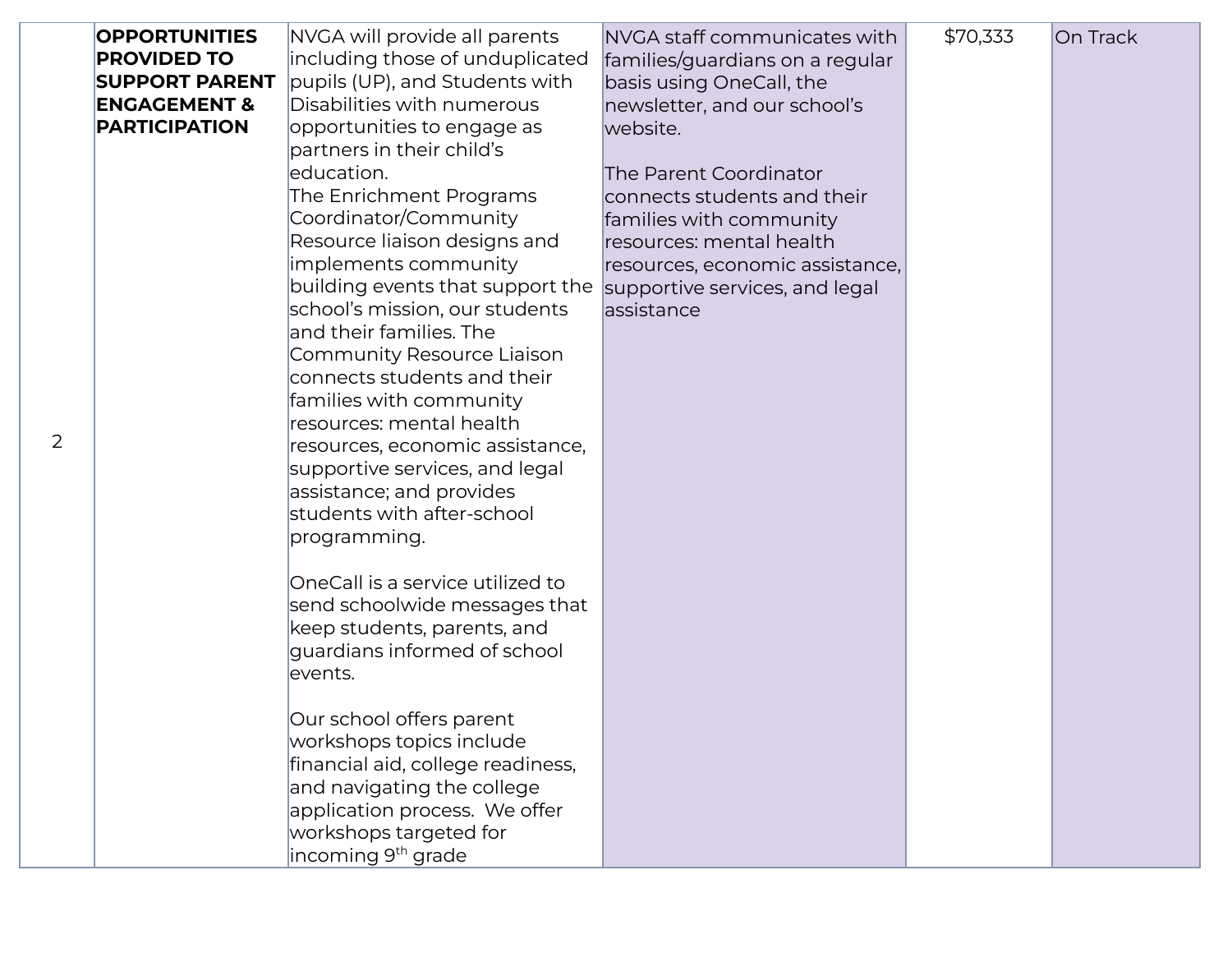|   |                                                | students/families and 12 <sup>th</sup> grade<br>seniors/parents.                                                                                                                                                                                                                                                                                                                                       |                                                                                                                                                                                                                                                                                                                                                                |           |          |
|---|------------------------------------------------|--------------------------------------------------------------------------------------------------------------------------------------------------------------------------------------------------------------------------------------------------------------------------------------------------------------------------------------------------------------------------------------------------------|----------------------------------------------------------------------------------------------------------------------------------------------------------------------------------------------------------------------------------------------------------------------------------------------------------------------------------------------------------------|-----------|----------|
| 3 | <b>&amp; CLEAN SCHOOL</b><br><b>FACILITIES</b> | <b>MAINTAINING SAFE NVGA strives to provide all</b><br>students and staff with a safe<br>and clean school facility site and<br>adhere to all state and local<br>county health department<br>quidelines in the prevention of<br>COVID, and purchase of PPE<br>supplies. Annually, our school<br>administers an annual Facility<br>Inspection Tool (FIT) report and<br>will address any issues/findings. | NVGA has implemented strict<br>cleaning protocols with our<br>janitorial staff that adheres to<br>health department guidelines,<br>to ensure the health & safety of<br>school staff and students.<br>NVGA continues to purchase<br>PPE supplies as needed.<br>The FIT Report was<br>administered and results are<br>reported annually on the SARC<br>and LCAP. | \$174,332 | On track |